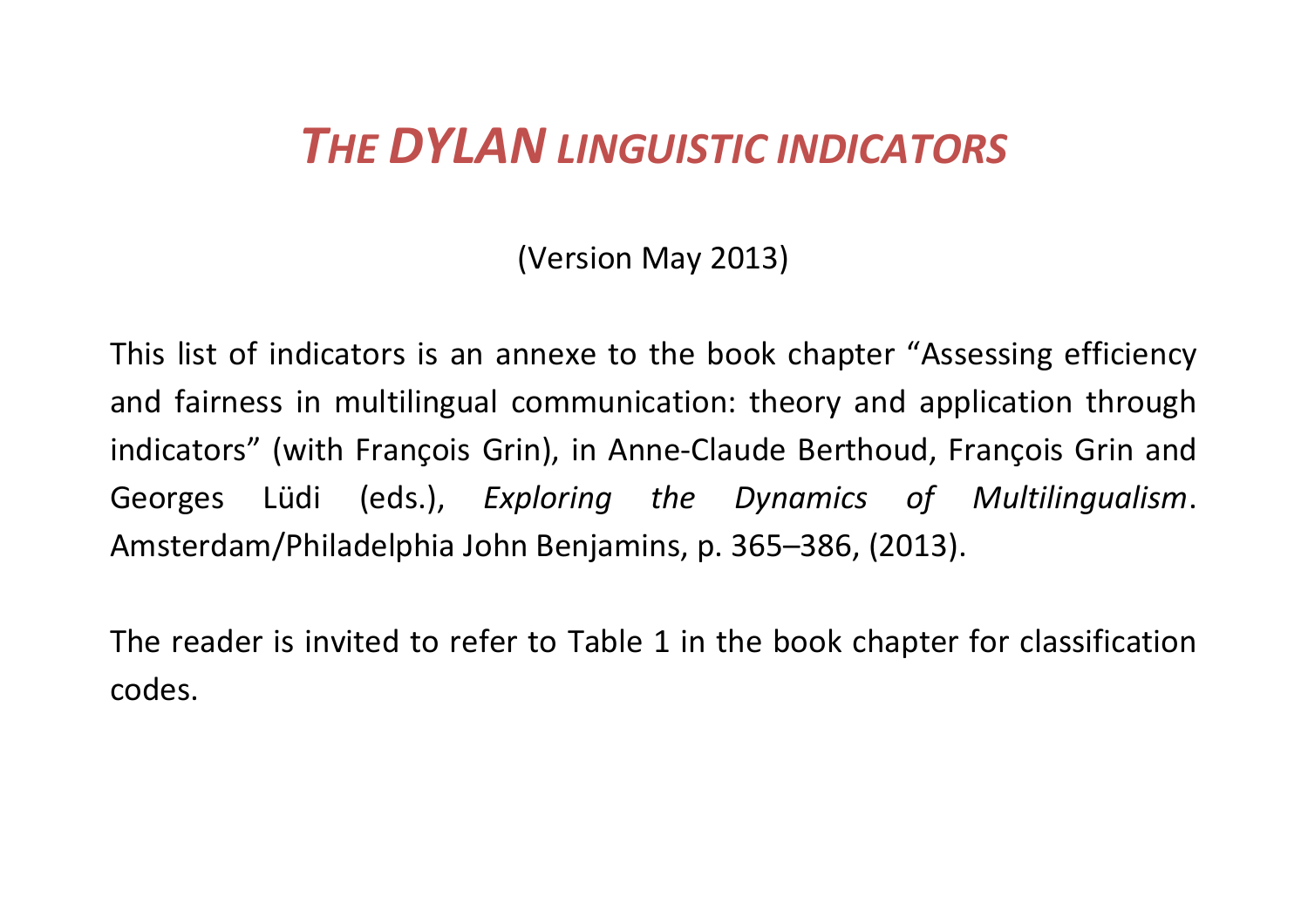## **General structural indicators**

These indicators provide information on the general use of languages in society, and in particular in the education system and in the economy (other social domains like the media or the family are not included). In some cases, we have added indictors concerning the resources used/invested in language skills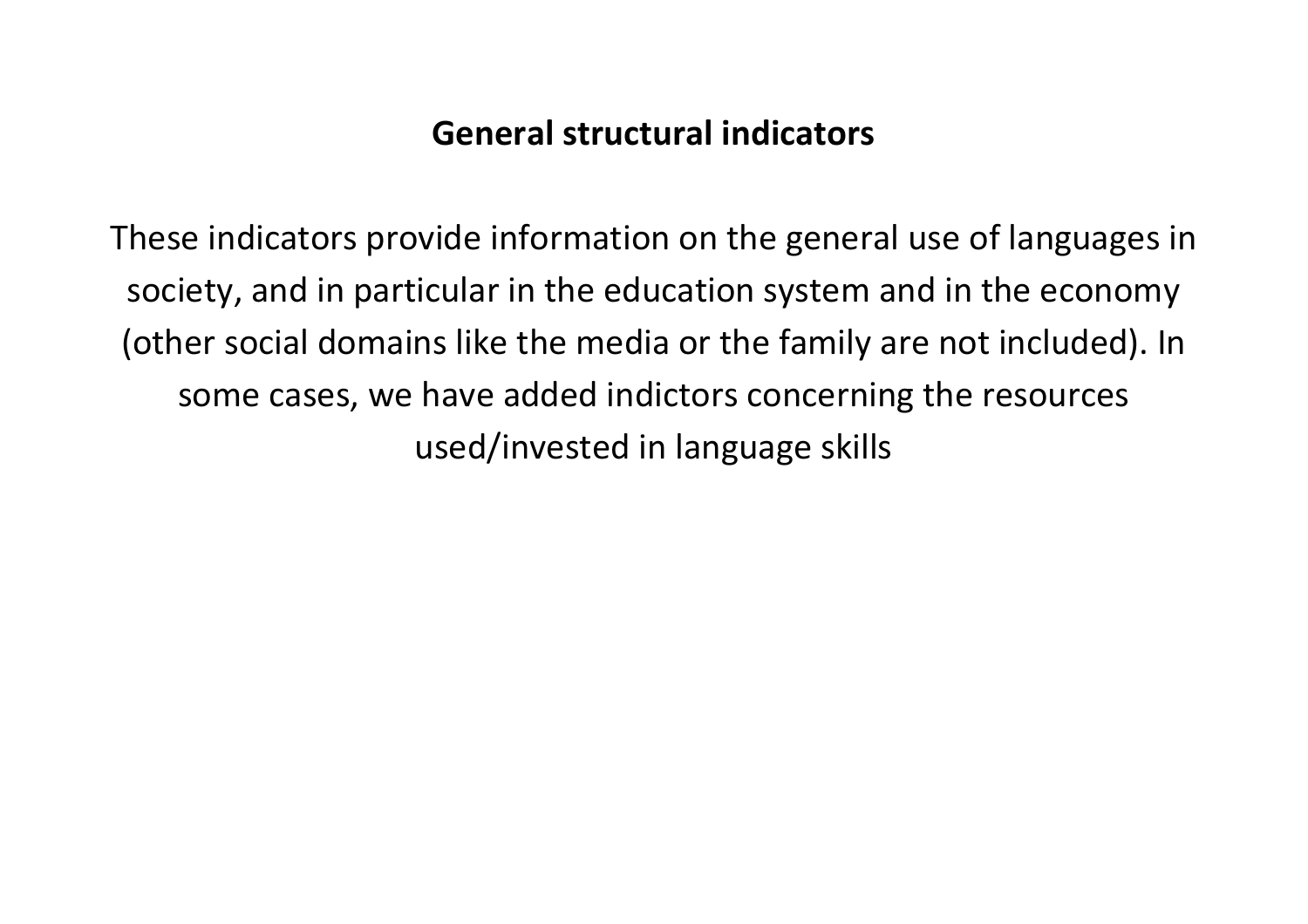### **1. Demographic structural indicators: people and society**

| Class        | Indicators per country                                                                                                            |  |  |
|--------------|-----------------------------------------------------------------------------------------------------------------------------------|--|--|
|              | Number of (adult) native speakers of language X, by age (e.g. 18-25, 26-45, 46-65, +66)<br>1.                                     |  |  |
|              | Number of persons for whom language X is the primary language of education but not his/her native language, by age<br>2.          |  |  |
|              | Number of speakers of language X as a second or foreign language, by age<br>3.                                                    |  |  |
|              | Number of speakers of language X as a second or foreign language, by level of competence (A1 to C2 of the Common<br>4.            |  |  |
|              | European Framework of Reference for Languages)                                                                                    |  |  |
|              | Number of speakers of language X as a second or foreign language, by level of education achieved (e.g. primary, lower<br>5.       |  |  |
|              | secondary, upper secondary, tertiary education, or grades from 1 to 8 of the International Standard Classification of             |  |  |
|              | Education, ISCED)                                                                                                                 |  |  |
| General      | Number of speakers of language X as a second or foreign language, by occupational status (e.g. employed, unemployed,<br>6.        |  |  |
| context      | student, retired, other inactive)                                                                                                 |  |  |
| indicators - | Number of speakers of language X as a second or foreign language, by income status (defined in quintiles)<br>7.                   |  |  |
| a00          | Number of speakers of language X as a second or foreign language, by labour status (defined in terms of some<br>8.                |  |  |
|              | professional status, like "managers, professionals, technicians and associate professionals", "clerks and sales", "skilled        |  |  |
|              | agricultural and fishery workers, craft and related trades workers" "plant and machine operators and assemblers and               |  |  |
|              | elementary occupations")                                                                                                          |  |  |
|              | Frequency of use of language X (e.g. never, rarely, occasionally, sometimes, at least 1 hour a week, at least 1 hour a day)<br>9. |  |  |
|              | 10. Frequency of use of language X, by level of education achieved                                                                |  |  |
|              | 11. Frequency of use of language X, by occupational status                                                                        |  |  |
|              | 12. Frequency of use of language X, by income status                                                                              |  |  |
|              | 13. Frequency of use of language X, by labour status                                                                              |  |  |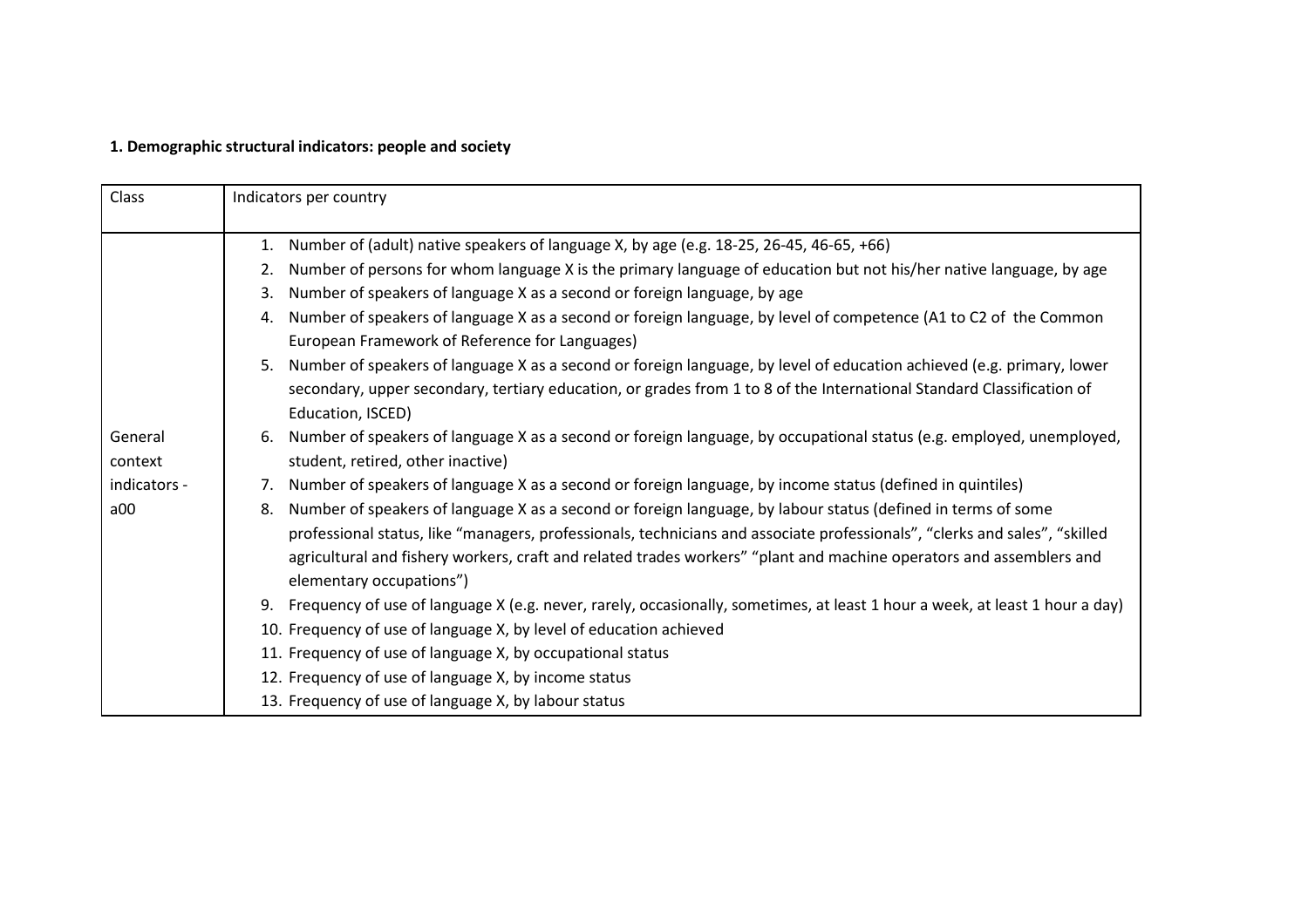### **2. Primary and secondary education structural indicators**

| Class          | Indicators by country                                                                                                                                                                                                                  |  |  |
|----------------|----------------------------------------------------------------------------------------------------------------------------------------------------------------------------------------------------------------------------------------|--|--|
|                | Number of pupils studying in language X, by level of education (e.g. primary education, lower secondary education, upper<br>1.<br>secondary education or grades from 1 to 3 of the International Standard Classification of Education) |  |  |
|                | Number of pupils studying in language X, by type of school (private and public schools)<br>2.                                                                                                                                          |  |  |
|                | Number of pupils studying language X as a second, third or foreign language, by level of education<br>3.                                                                                                                               |  |  |
| 1. General     | Number of pupils studying language X as a second, third or foreign language, by type of school<br>4.                                                                                                                                   |  |  |
| context        | Number of pupils who speak language X at home<br>5.                                                                                                                                                                                    |  |  |
| indicators -   | Number of hours per year during which language X is studied as a second, third or foreign language, per level of education<br>6.                                                                                                       |  |  |
| a00            | Number of hours per year during which language X is used in teaching activities, per level of education<br>7.                                                                                                                          |  |  |
|                | Percentage of teaching hours in which language X is used in teaching activities, per level of education (except when language X<br>8.                                                                                                  |  |  |
|                | is taught as a second, third or foreign language)                                                                                                                                                                                      |  |  |
|                | Percentage of teaching hours in which language X is used in teaching activities, by type of school (except when language X is<br>9.                                                                                                    |  |  |
|                | taught as a second or foreign language)                                                                                                                                                                                                |  |  |
|                | Total domestic public expenditure for teaching language X as second, third, or foreign language, by level of education<br>1.                                                                                                           |  |  |
|                | Total domestic private expenditure for teaching language X as second, third, or foreign language in private schools, by level of<br>2.<br>education                                                                                    |  |  |
| 2. Resources - | Per pupil average public expenditure for teaching language X as second, third, or foreign language, by level of education<br>3.                                                                                                        |  |  |
| a00            | Per pupil average private expenditure teaching language X as second, third, or foreign language in private schools, by level of<br>4.<br>education                                                                                     |  |  |
|                | Per household average yearly private (or extra curricula) expenditure for teaching language X as second, third, or foreign<br>5.<br>language, by level of education                                                                    |  |  |
| 3. Results and | Number of pupils who have achieved a given level of competence in language X as a second, third or foreign language (using<br>1.                                                                                                       |  |  |
| cost-          | the Common European Framework of Reference for Languages), by level of education                                                                                                                                                       |  |  |
| effectiveness  | 2. Number of pupils who have achieved a given level of competence in language X as a second, third or foreign language (using                                                                                                          |  |  |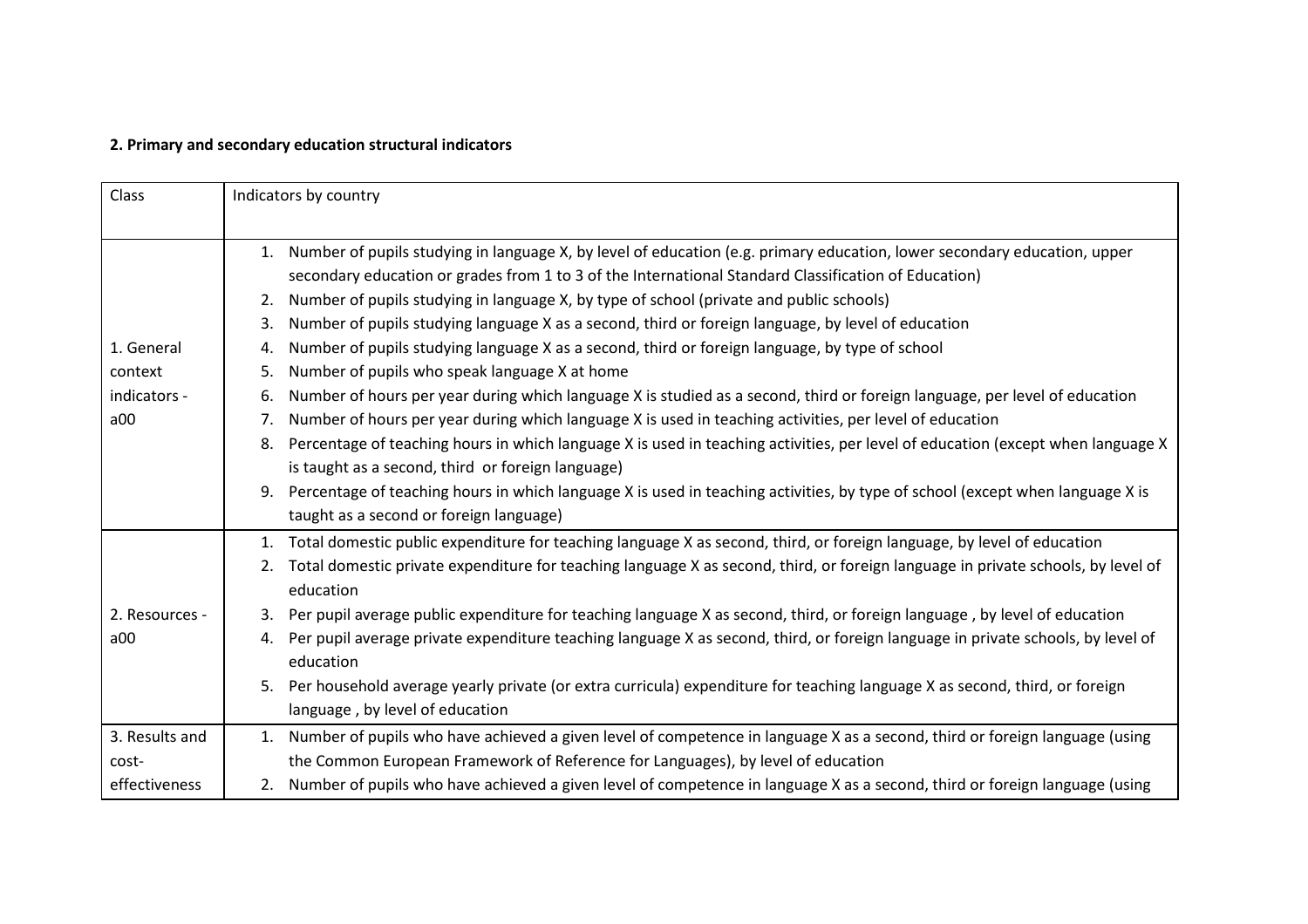| - a00 | the Common European Framework of Reference for Languages), by type of school                                                    |
|-------|---------------------------------------------------------------------------------------------------------------------------------|
|       | 3. Ratio between the number of pupils who have achieved a given level of competence in language X as a second, third or foreign |
|       | language (using the Common European Framework of Reference for Languages) and the total domestic public expenditure for         |
|       | teaching language X as second, third, or foreign language, by level of education                                                |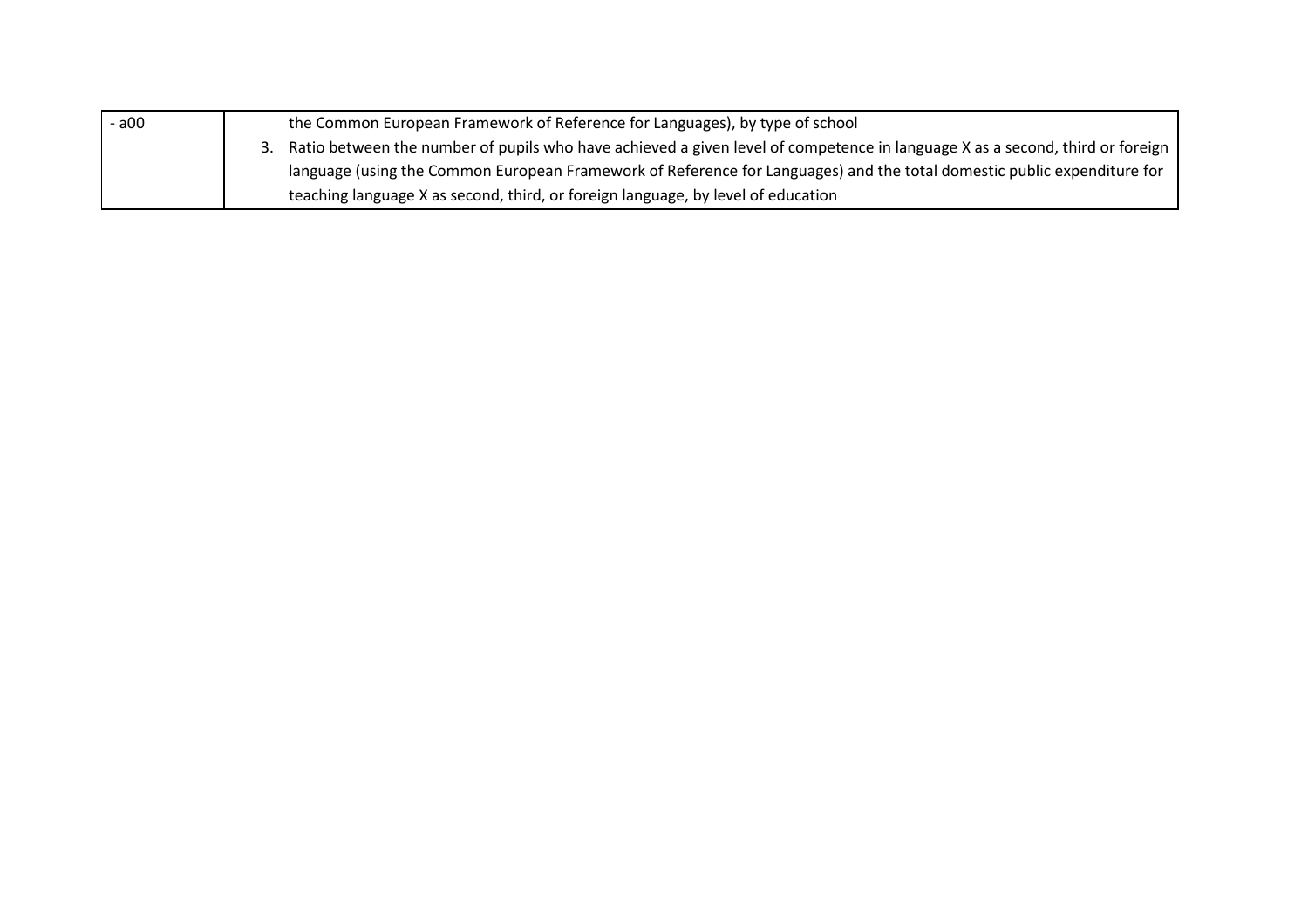### **3. Tertiary education structural indicators**

| Class                                        | Indicators by country                                                                                                                                                                                                                                                                                                                                                                                                                                                                                                                                                                                                                                                                                                                                                                                                                                                                                                                                                                                                                                                                                                                                                                                                                                                                                                                                                                                                                                                                                                                                                                                                  |  |  |
|----------------------------------------------|------------------------------------------------------------------------------------------------------------------------------------------------------------------------------------------------------------------------------------------------------------------------------------------------------------------------------------------------------------------------------------------------------------------------------------------------------------------------------------------------------------------------------------------------------------------------------------------------------------------------------------------------------------------------------------------------------------------------------------------------------------------------------------------------------------------------------------------------------------------------------------------------------------------------------------------------------------------------------------------------------------------------------------------------------------------------------------------------------------------------------------------------------------------------------------------------------------------------------------------------------------------------------------------------------------------------------------------------------------------------------------------------------------------------------------------------------------------------------------------------------------------------------------------------------------------------------------------------------------------------|--|--|
| 1. General<br>context<br>indicators -<br>a00 | 1. Number of students enrolled in programmes taught in language X, by type of programme (BA, MA, PhD)<br>Number of students enrolled in programmes taught in language X, by subject area<br>2.<br>Number of students enrolled who are native speakers of language X, by type of programme (BA, MA, PhD)<br>3.<br>Number of students enrolled who are native speakers of language X, by subject area<br>4.<br>Number of students enrolled in courses in which language X is taught as a foreign language (e.g. grades from 4 to 8 of the<br>5.<br>International Standard Classification of Education)<br>Number of students enrolled in courses in which language X is taught as a foreign language (e.g. grades from 4 to 8 of the<br>6.<br>International Standard Classification of Education), excluding courses where language X is the main subject of the study<br>programme<br>7. Percentage of students enrolled in courses in which language X is taught as a foreign language (e.g. grades from 4 to 8 of the<br>International Standard Classification of Education)<br>8. Average number of hours per year during which language X is studied as a foreign language in tertiary education institutions<br>Number of researchers and professors who are native speakers of language X<br>9.<br>10. Number of students who speak language X, by level of fluency (A1 to C2 of the Common European Framework of Reference<br>for Languages)<br>11. Number of researchers (incl. professors) who speak language X, by level of fluency (A1 to C2 of the Common European<br>Framework of Reference for Languages) |  |  |
| 2. Resources -<br>a00                        | Gross domestic public expenditure for tertiary level education<br>1.<br>Gross domestic public expenditure for teaching foreign language X in tertiary education<br>2.<br>Per student average public expenditure for teaching foreign languages in tertiary education<br>3.<br>Gross domestic public expenditure for competitive research programmes (e.g. national scientific foundations)<br>4.<br>Total private funding for competitive research programmes<br>5.                                                                                                                                                                                                                                                                                                                                                                                                                                                                                                                                                                                                                                                                                                                                                                                                                                                                                                                                                                                                                                                                                                                                                    |  |  |
|                                              | 6. Per researcher (incl. professors) total private funding for competitive research programmes                                                                                                                                                                                                                                                                                                                                                                                                                                                                                                                                                                                                                                                                                                                                                                                                                                                                                                                                                                                                                                                                                                                                                                                                                                                                                                                                                                                                                                                                                                                         |  |  |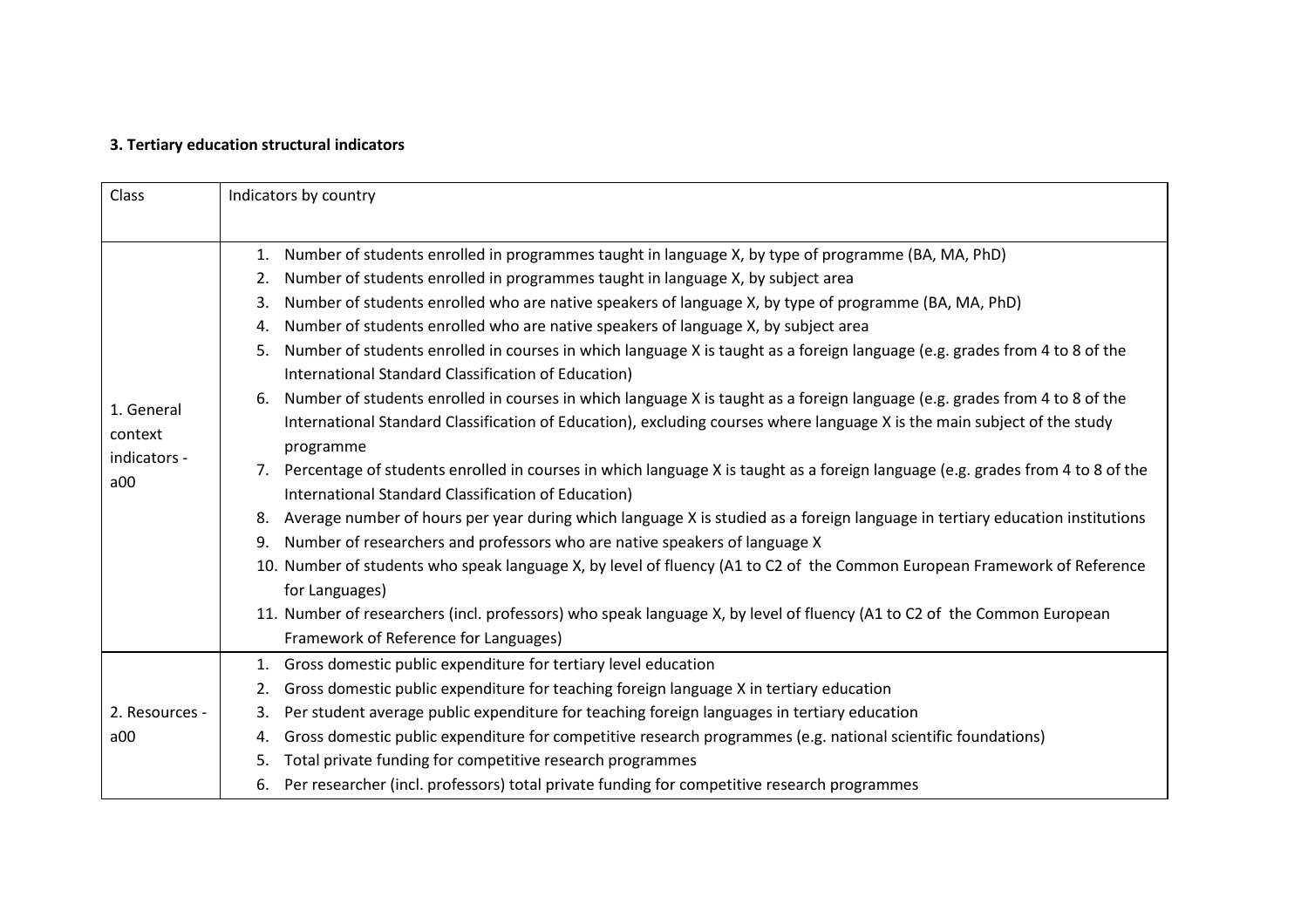|              | 1. Number of BA programmes taught in language X, by subject area                                               |
|--------------|----------------------------------------------------------------------------------------------------------------|
|              | 2. Number of MA programmes taught in language X, by subject area                                               |
|              | 3. Number of PhD programmes taught in language X, by subject area                                              |
|              | 4. Number of higher education institutions providing BA programmes taught in language X, by subject area       |
| 3. Results - | 5. Number of higher education institutions providing MA programmes taught in language X, by subject area       |
|              | 6. Number of higher education institutions providing PhD programmes taught in language X, by subject area      |
| a00          | 7. Number of hours per year during which language X is used in teaching activities, by subject area            |
|              | 8. Number of students who have completed programmes taught in language X, by type of programme (BA, MA, PhD)   |
|              | 9. Number of students who have completed programmes taught in language X, by subject area                      |
|              | 10. Average number of scientific publications in language X per researcher                                     |
|              | 11. Average number of scientific publications published in peer-reviewed journals in language X per researcher |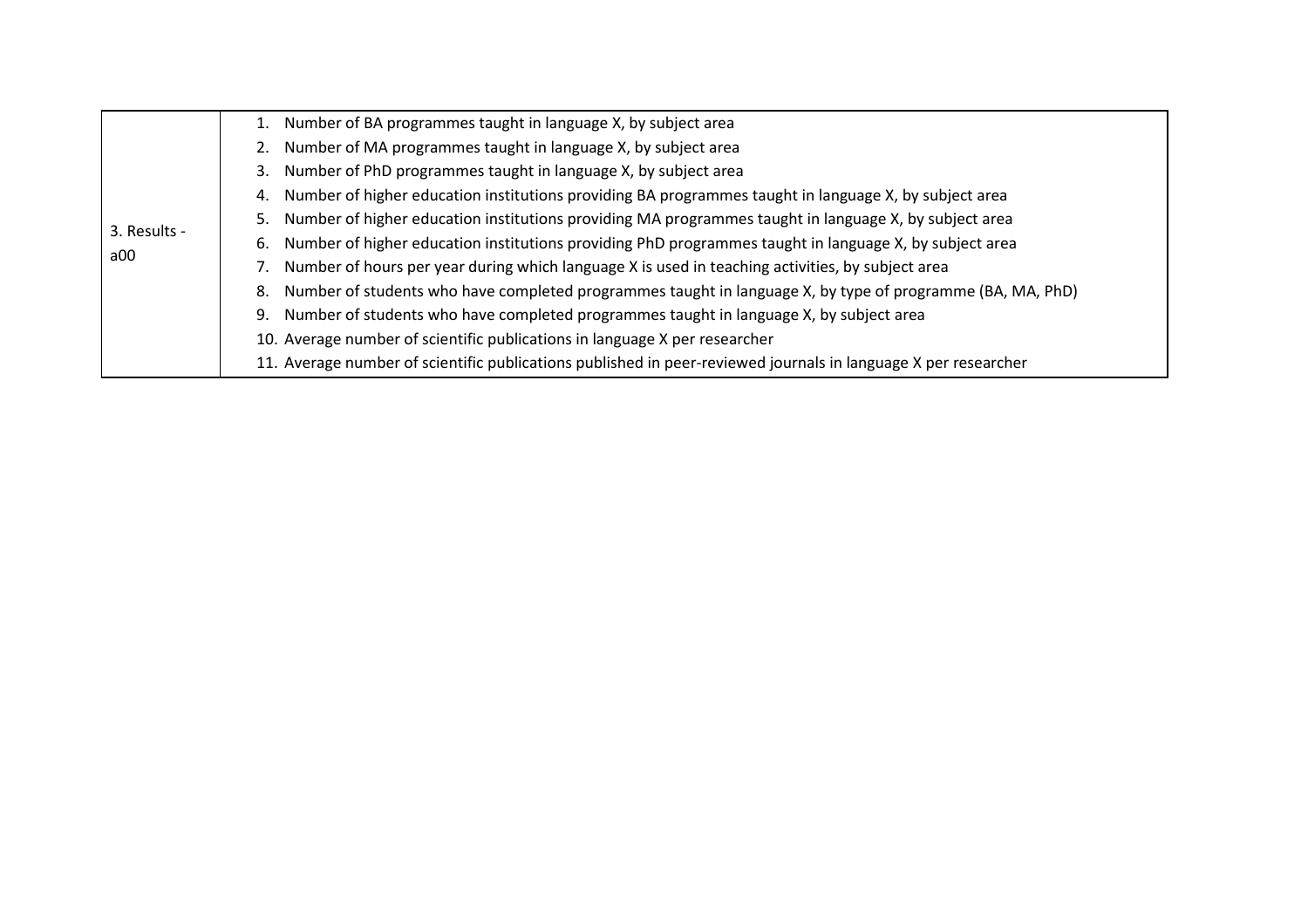#### **4. Business and labour market structural indicators**

| Class                                        | Indicators per country                                                                                                                                                                                           |  |  |
|----------------------------------------------|------------------------------------------------------------------------------------------------------------------------------------------------------------------------------------------------------------------|--|--|
|                                              |                                                                                                                                                                                                                  |  |  |
|                                              | 1. Number of employed persons (employees and self-employed) who speak language X, by level of fluency (A1 to C2 of the<br>Common European Framework of Reference for Languages)                                  |  |  |
|                                              | Number of employed persons (employees and self-employed) who use language X on the workplace, by economic sector<br>2.                                                                                           |  |  |
|                                              | Number of employed persons (employees and self-employed) who know language X, but do not use it on the workplace, by<br>3.<br>sector                                                                             |  |  |
|                                              | Percentage of staff who is a native speaker of language X (large companies only)<br>4.                                                                                                                           |  |  |
|                                              | Percentage of staff who can use language X, by level of competence and by class of staff (e.g. directors, executives/managers,<br>5.<br>human resources, white collars, sales or purchase staff/agents, workers) |  |  |
|                                              | Percentage of staff who can use language X, by level of competence and by size of firms (e.g. small, medium, large companies)<br>6.                                                                              |  |  |
|                                              | Percentage of staff who can use language X, by level of competence and by sector<br>7.                                                                                                                           |  |  |
| 1. General<br>context<br>indicators -<br>a00 | Percentage of staff who can use language X, by level of competence and by value of exports as a proportion of total sales<br>8.<br>(quintiles).                                                                  |  |  |
|                                              | Percentage of staff who can use language X, by level of competence and by value of import as a proportion of total purchases<br>9.<br>(quintiles).                                                               |  |  |
|                                              | 10. Percentage of staff using language X in carrying out their work, by class of staff                                                                                                                           |  |  |
|                                              | 11. Percentage of staff using language X in carrying out their work, by size of the firm                                                                                                                         |  |  |
|                                              | 12. Percentage of staff using language X in carrying out their work, by sector                                                                                                                                   |  |  |
|                                              | 13. Percentage of staff using language X in carrying out their work, by value of exports as a proportion of total sales (quintiles)                                                                              |  |  |
|                                              | 14. Percentage of staff using language X in carrying out their work, by value of import as a proportion of total purchases (quintiles)                                                                           |  |  |
|                                              | 15. Self-reported degree of usefulness of knowing language X in business activities, by class of staff                                                                                                           |  |  |
|                                              | 16. Self-reported degree of usefulness of knowing language X in business activities, by size by of the firm                                                                                                      |  |  |
|                                              | 17. Self-reported degree of usefulness of knowing language X in business activities, by economic sector                                                                                                          |  |  |
|                                              | 18. Self-reported degree of usefulness of knowing language X in business activities, by value of exports as a proportion of total sales                                                                          |  |  |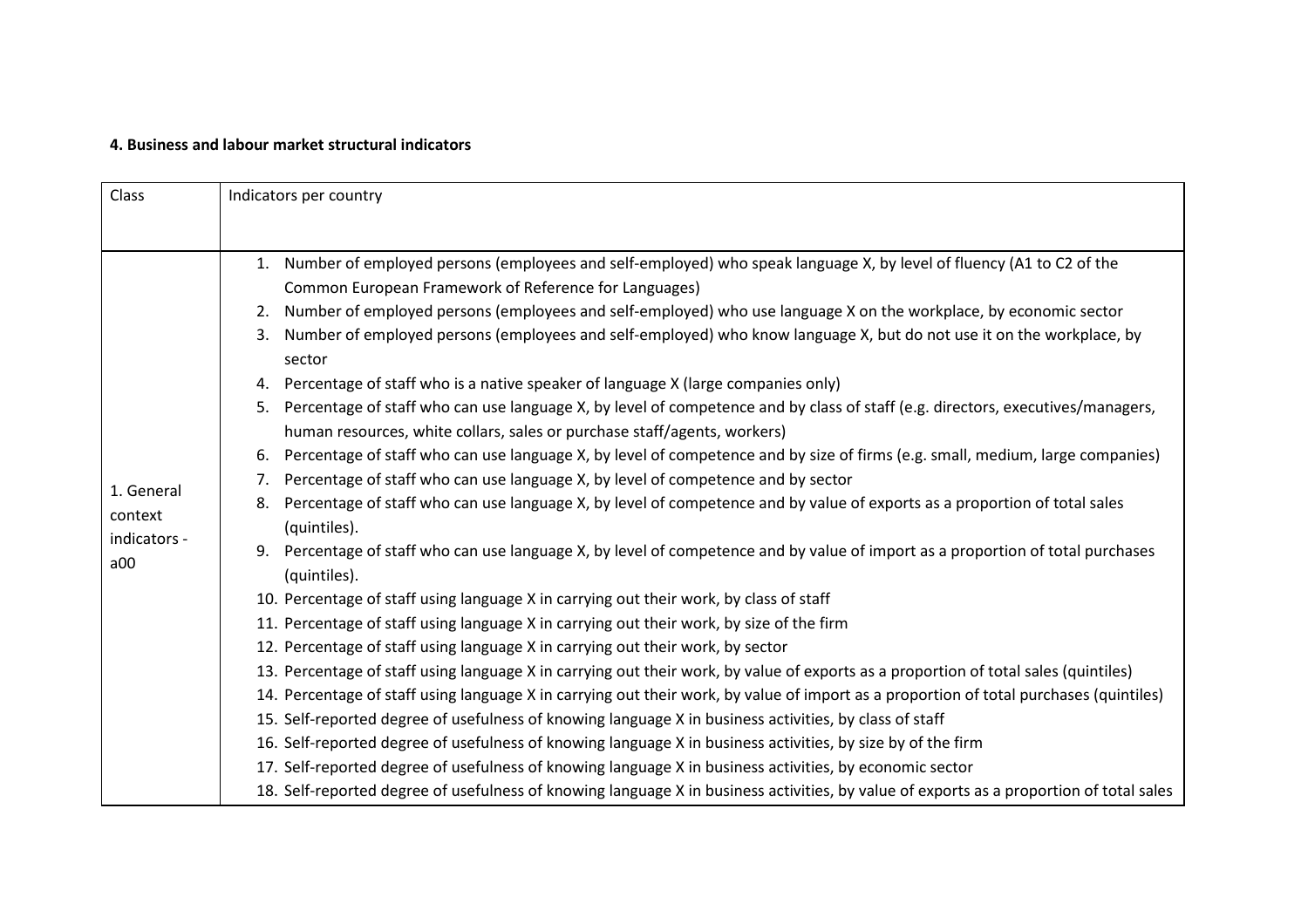|                   | (quintiles)                                                                                                                                                                                                                         |
|-------------------|-------------------------------------------------------------------------------------------------------------------------------------------------------------------------------------------------------------------------------------|
|                   | 19. Self-reported degree of usefulness of knowing language X in business activities, by value of import as a proportion of total<br>purchases (quintiles)                                                                           |
|                   | 20. Frequency of use of language X on the workplace (e.g. never, rarely, occasionally, sometimes, at least 1 hour a week, at least 1<br>hour a day)                                                                                 |
|                   | 21. Frequency of use of language X on the workplace, by class of staff                                                                                                                                                              |
|                   | 22. Frequency of use of language X on the workplace, by sector                                                                                                                                                                      |
|                   | 23. Frequency of use of language X on the workplace, by size of the firm                                                                                                                                                            |
|                   | 24. Frequency of use of language X on the workplace, by value of exports as a proportion of total sales (quintiles)                                                                                                                 |
|                   | 25. Frequency of use of language X on the workplace, by value of import as a proportion of total purchases (quintiles)                                                                                                              |
|                   | 26. Number of firms employing staff who can use language X, by level of competence and by size of the firm                                                                                                                          |
|                   | 27. Number of firms employing staff who can use language X, by level of competence and by sector                                                                                                                                    |
|                   | 28. Number of firms employing staff who can use language X, by level of competence and by value of exports as a proportion of<br>total sales (quintiles)                                                                            |
|                   | 29. Number of firms employing staff who can use language X, by level of competence and by value of import as a proportion of total<br>purchases (quintiles)                                                                         |
|                   | 1. Number of patent applications filed by national companies with the European Patent Office (EPO) per year, by procedural<br>language chosen                                                                                       |
|                   | Number of patents granted to national firms by the European Patent Office (EPO) per year, by procedural language chosen<br>2.                                                                                                       |
| 2. Innovative     | Number of trademark and industrial designs applications filed by national companies with the Office for the Harmonisation of<br>3.                                                                                                  |
| activities - a00  | the Internal Market (OHIM) per year, by procedural language chosen                                                                                                                                                                  |
|                   | Number of trademarks and industrial designs granted to national companies by the OHIM per year, by procedural language<br>4.                                                                                                        |
|                   | chosen                                                                                                                                                                                                                              |
|                   | Average number of courses or initiatives for linguistic education of staff in language X, by class of staff (e.g. directors,<br>1.<br>executives/managers, human resources, white collars, sales or purchase staff/agents, workers) |
| 3. Resources      | 2.<br>Average number of courses or initiatives for linguistic education of staff in language X, by size of the firm                                                                                                                 |
| (excluding staff) | 3.<br>Average number of courses or initiatives for linguistic education of staff in language X, by sector                                                                                                                           |
| - a00             | 4.<br>Average number of courses or initiatives for linguistic education of staff in language X, by value of exports as a proportion of total sales<br>(quintiles)                                                                   |
|                   | Average number of courses or initiatives for linguistic education of staff in language X language, by value of import as a proportion of<br>5.                                                                                      |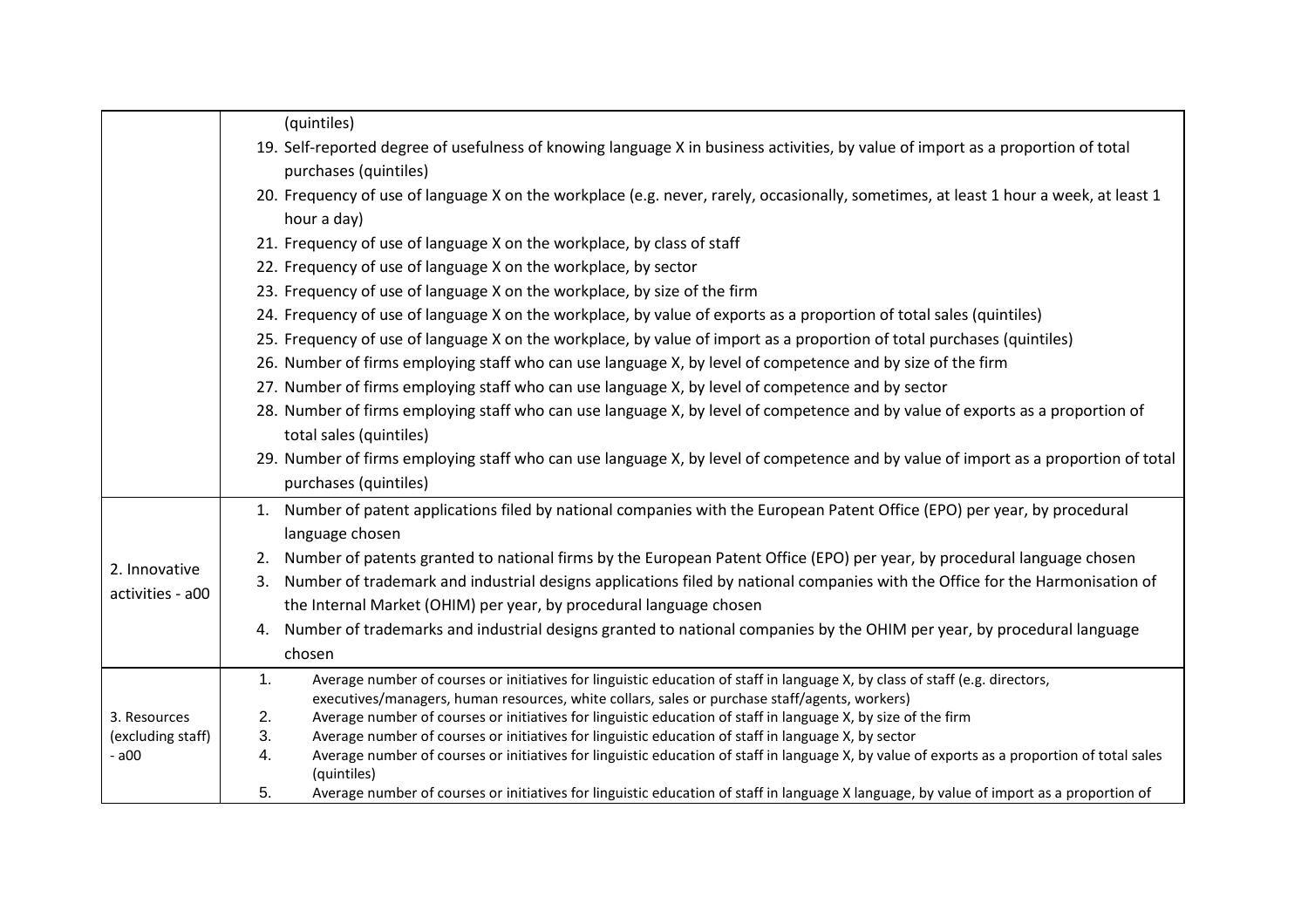|                  |     | total purchases (quintiles)                                                                                                                                                                                                                                                 |
|------------------|-----|-----------------------------------------------------------------------------------------------------------------------------------------------------------------------------------------------------------------------------------------------------------------------------|
|                  | 6.  | Percentage of firms that have invested in course or initiatives for linguistic education of staff in language X during the last 12 months                                                                                                                                   |
|                  | 7.  | Average amount of resources invested in linguistic education of staff in language X with respect to total investments                                                                                                                                                       |
|                  | 8.  | Average amount of resources invested in linguistic education of staff in language X with respect to total investments, by size of the firm                                                                                                                                  |
|                  | 9.  | Average amount of resources invested in linguistic education of staff in language X with respect to total investments, by sector                                                                                                                                            |
|                  | 10. | Average amount of resources invested in linguistic education of staff in language X with respect to total investments, by value of exports<br>as a proportion of total sales (quintiles)                                                                                    |
|                  | 11. | Average amount of resources invested in linguistic education of staff in language X with respect to total investments, by value of import<br>as a proportion of total purchases (quintiles)                                                                                 |
|                  | 12. | Average amount of resources used for internal translation and interpreting into language X                                                                                                                                                                                  |
|                  | 13. | Average amount of resources used for internal translation and interpreting into language X, by size of the firm                                                                                                                                                             |
|                  | 14. | Average amount of resources used for internal translation and interpreting into language X, by sector                                                                                                                                                                       |
|                  | 15. | Average amount of resources used for internal translation and interpreting into language X, by value of exports as a proportion of total<br>sales (quintiles)                                                                                                               |
|                  | 16. | Average amount of resources used for internal translation and interpreting into language X, by value of import as a proportion of total<br>purchases (quintiles)                                                                                                            |
|                  | 17. | Average amount of resources spent in linguistic external services in language X with respect to total purchases                                                                                                                                                             |
|                  | 18. | Average amount of resources spent in linguistic external services in language X with respect to total purchases by size of the firm                                                                                                                                         |
|                  | 19. | Average amount of resources spent in linguistic external services in language X with respect to total purchases by sector                                                                                                                                                   |
|                  | 20. | Average amount of resources spent in linguistic external services in language X with respect to total purchases by value of exports as a<br>proportion of total sales (quintiles)                                                                                           |
|                  | 21. | Average amount of resources spent in linguistic external services in language X with respect to total purchases by value of import as a<br>proportion of total purchases (quintiles)                                                                                        |
| 4. Fairness- a00 | 1.  | Average percentage difference between the costs of access to the European patent protection borne by an applicant using an official<br>language of the European Patent Office as his/her working language and the costs borne by an applicant using a as working language a |
|                  | 2.  | non-official language<br>Percentage of patent applications at the EPO published in language X, per language of used in filing                                                                                                                                               |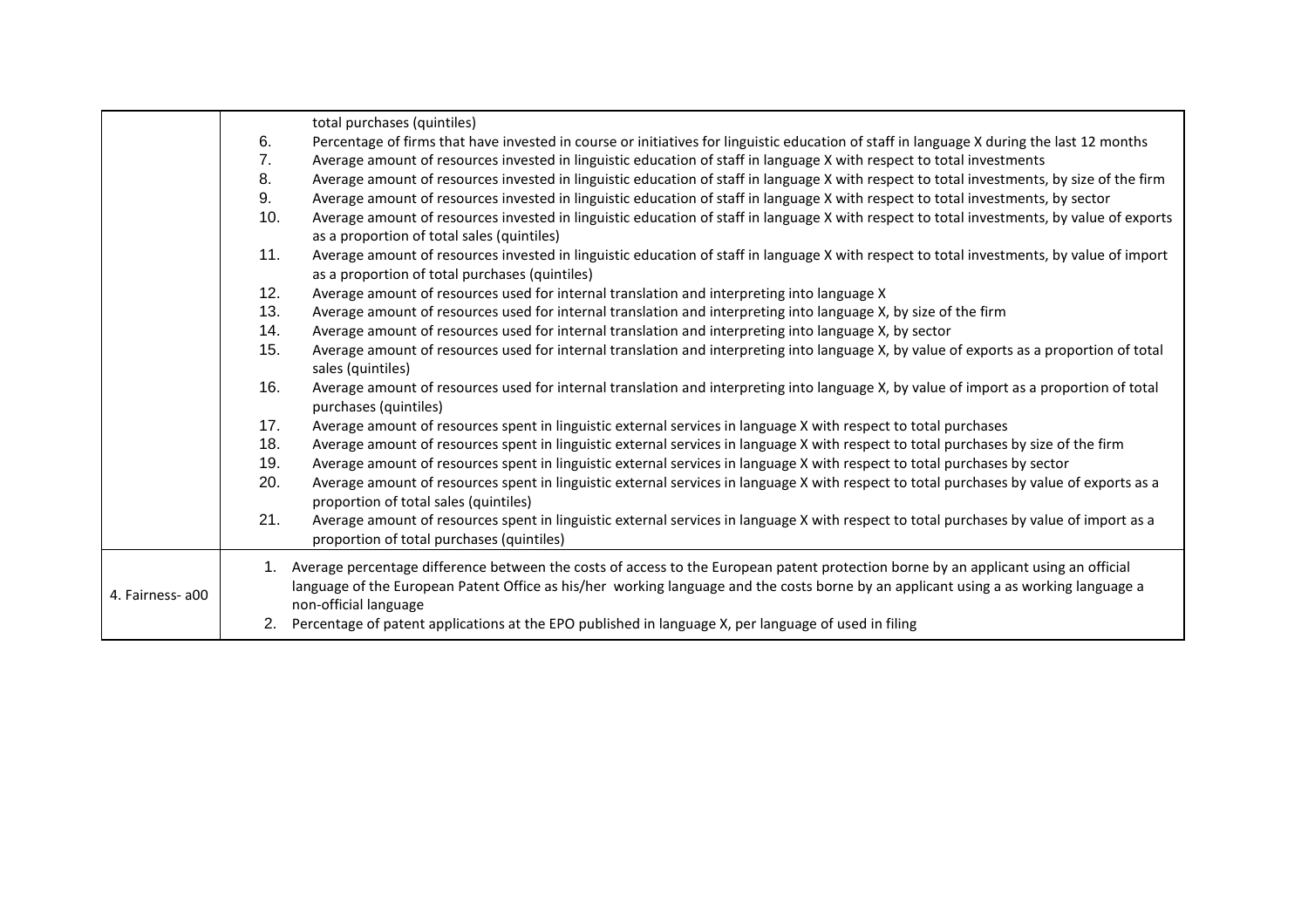## **Policy/strategy terrain indicators**

These indicators can be applied to the evaluation of concrete language policies/strategies of firms, EU institutions or tertiary level education institutes, according to this general evaluation path:

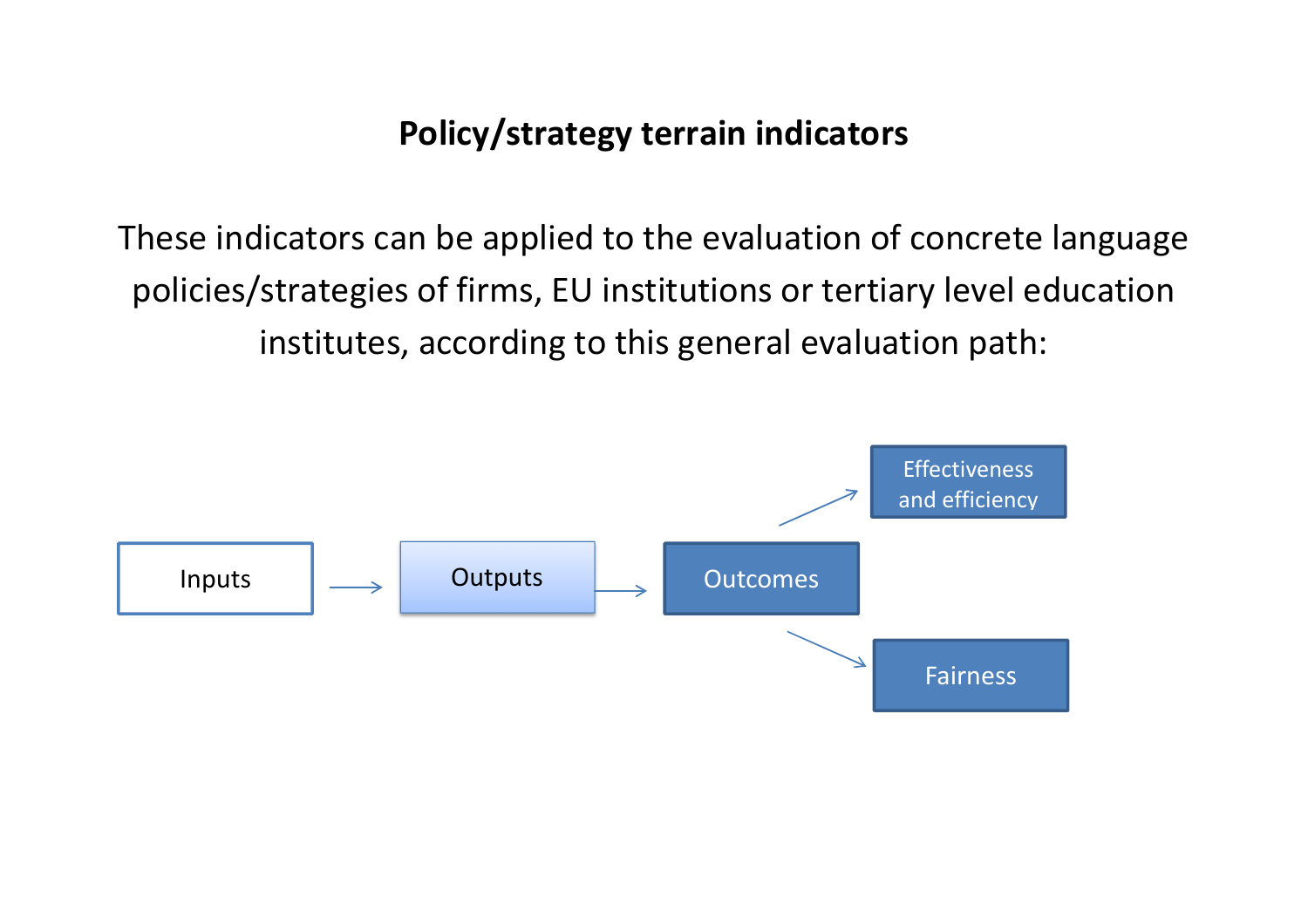### **5. Business language strategy indicators, external communication**

| Class of                     | Indicators per company |                                                                                                                                                                |  |  |  |  |  |
|------------------------------|------------------------|----------------------------------------------------------------------------------------------------------------------------------------------------------------|--|--|--|--|--|
| indicator                    |                        |                                                                                                                                                                |  |  |  |  |  |
|                              | 1.                     | Resources invested in linguistic education of staff in language X with respect to total investments                                                            |  |  |  |  |  |
|                              | 2.                     | Resources invested in linguistic education of staff in language X with respect to total investments in human capital                                           |  |  |  |  |  |
| 1. Inputs $-$                | 3.                     | Resources spent in linguistic external services (e.g. translation and interpreting) into/from language X with respect to total                                 |  |  |  |  |  |
| $a14-a16$                    |                        | purchases                                                                                                                                                      |  |  |  |  |  |
|                              |                        | 4. Staff who can use language X, by level of competence and by class of staff (e.g. directors, executives/managers, human resources,                           |  |  |  |  |  |
|                              |                        | white collars, sales or purchase staff/agents, workers)                                                                                                        |  |  |  |  |  |
|                              | 1.                     | Number of courses or initiatives for linguistic education of staff in language X by class of staff (e.g. directors, executives/managers,                       |  |  |  |  |  |
|                              |                        | human resources, white collars, sales or purchase staff/agents, workers)                                                                                       |  |  |  |  |  |
|                              | 2.                     | Percentage of corporate reports drafted in or translated into language X                                                                                       |  |  |  |  |  |
|                              | 3.                     | Percentage of company's webpages drafted or in translated into language X                                                                                      |  |  |  |  |  |
| 2. Outputs -                 | 4.                     | Percentage of products (goods/services) labelled in language X                                                                                                 |  |  |  |  |  |
| a24-a26                      | 5.                     | Percentage of corporate messages addressed to customers (e.g. advertisements) drafted in or translated into language X                                         |  |  |  |  |  |
|                              | 6.                     | Percentage of corporate messages addressed to suppliers (e.g. orders) drafted in or translated into language X                                                 |  |  |  |  |  |
|                              | 7.                     | Number of patent applications filed with the European Patent Office that are drafted in or translated into language X                                          |  |  |  |  |  |
|                              | 8.                     | Number of trademark and industrial design applications filed with the Office for the Harmonisation of the Internal Market (OHIM)                               |  |  |  |  |  |
|                              |                        | that are drafted in or translated into language X                                                                                                              |  |  |  |  |  |
|                              | 9.                     | Number of hours of communication with customers in post-sales assistance via call centre (per language used)                                                   |  |  |  |  |  |
|                              |                        | 1. (The opposite of the) number of complaints lodged by stakeholders with respect to language used in corporate<br>communication                               |  |  |  |  |  |
|                              |                        | (The opposite of the) number of complaints lodged by public authorities with respect to language used in corporate<br>2.                                       |  |  |  |  |  |
| 3. Outcomes<br>Effectiveness | Cooperative $(\beta)$  | communication<br>(The opposite of the) number of legal actions linked to infringement of local linguistic laws in the domain of product<br>communication<br>3. |  |  |  |  |  |
| a34-a36                      | a35                    | labelling                                                                                                                                                      |  |  |  |  |  |
|                              |                        | (The opposite of the) number of legal actions linked to infringement of local linguistic laws in the domain of languages to<br>be used in job contracts        |  |  |  |  |  |
|                              |                        | (The opposite of the) number of legal actions linked to infringement of local linguistic laws in the domain of occupational<br>5.                              |  |  |  |  |  |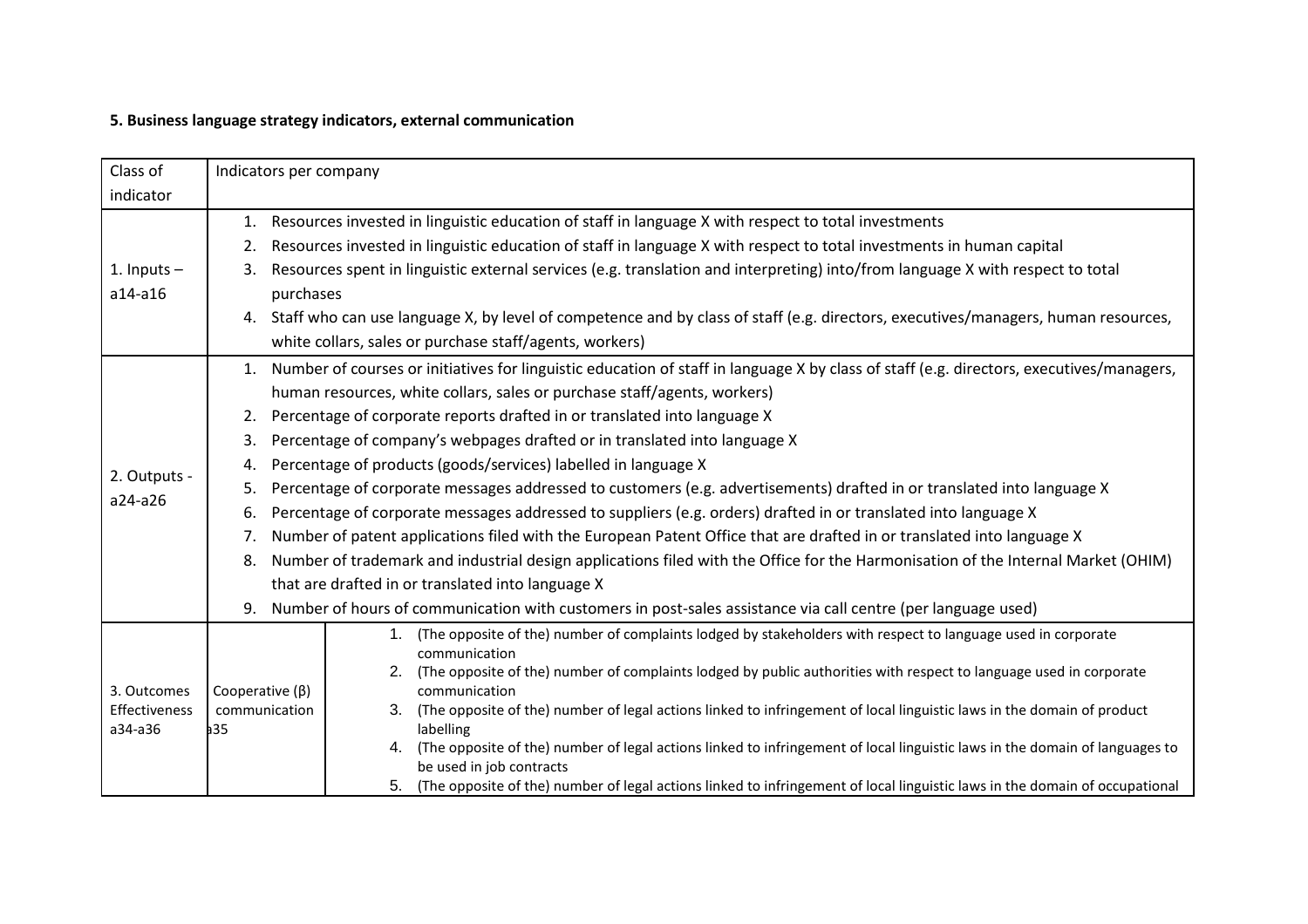|                                              |                                                    | safety and health                                                                                                                                                                                                                                                                                                                                                                                                                                                                                                                                                                                                                                                                                                                                                                                                                                |
|----------------------------------------------|----------------------------------------------------|--------------------------------------------------------------------------------------------------------------------------------------------------------------------------------------------------------------------------------------------------------------------------------------------------------------------------------------------------------------------------------------------------------------------------------------------------------------------------------------------------------------------------------------------------------------------------------------------------------------------------------------------------------------------------------------------------------------------------------------------------------------------------------------------------------------------------------------------------|
|                                              | Strategic $(y)$<br>communication<br>$- a36$        | Number of visits to web pages by (potential) customers, by language used to draft the webpage<br>Number of phone contacts with X-speaking customers, by native language of customers<br>2.<br>3.<br>Number of products sold in X-speaking countries<br>Sales, by language used in labelling<br>4.                                                                                                                                                                                                                                                                                                                                                                                                                                                                                                                                                |
|                                              | Informatory $(\alpha)$<br>communication<br>$-$ a34 | Job applications received, by language used in the job announcement<br>Job applications received, by native language of applicants<br>3.<br>Differential between the price for inputs provided by an X-speaking supplier with respect to the same inputs provided by<br>a Y-speaking provider<br>Number of patents granted by the European Patent Office, by procedural language used in the application<br>4.<br>Number of trademarks and industrial designs granted by the Office for the Harmonisation of the Internal Market (OHIM),<br>5.<br>by procedural language used by the applicant                                                                                                                                                                                                                                                   |
| 4. Fairness<br>a44-a46<br>a54-a56<br>a64-a66 | 1.<br>З.                                           | Some indicators in class 5.3.1 can be used to develop fairness indicators in cell a55 in Table 1 in the chapter (e.g. distribution of the<br>opposite of the number of complaints lodged by stakeholders with respect to language used in corporate communication, by native<br>language of stakeholders)<br>Some indicators in class 5.3.2 can be used to develop fairness indicators in cell a46 in Table 1 in the chapter (e.g. Number of visits to web<br>pages by potential customers by language used to draft the webpage and by native language of customers)<br>Some indicators in class 5.3.3 can be used to develop fairness indicators in cell a44 inTable 1 in the chapter (e.g. number of patents granted<br>by the European Patent Office, by procedural language used in the application and by native language of the inventor) |
| 5 Cost-<br>effectiveness<br>(Ind. 5.3/5.1)   |                                                    | Outcome indicators on input indicators. E.g.:<br>Number of products sold in X-speaking countries, per thousand of Euros spent in language training of staff in language X                                                                                                                                                                                                                                                                                                                                                                                                                                                                                                                                                                                                                                                                        |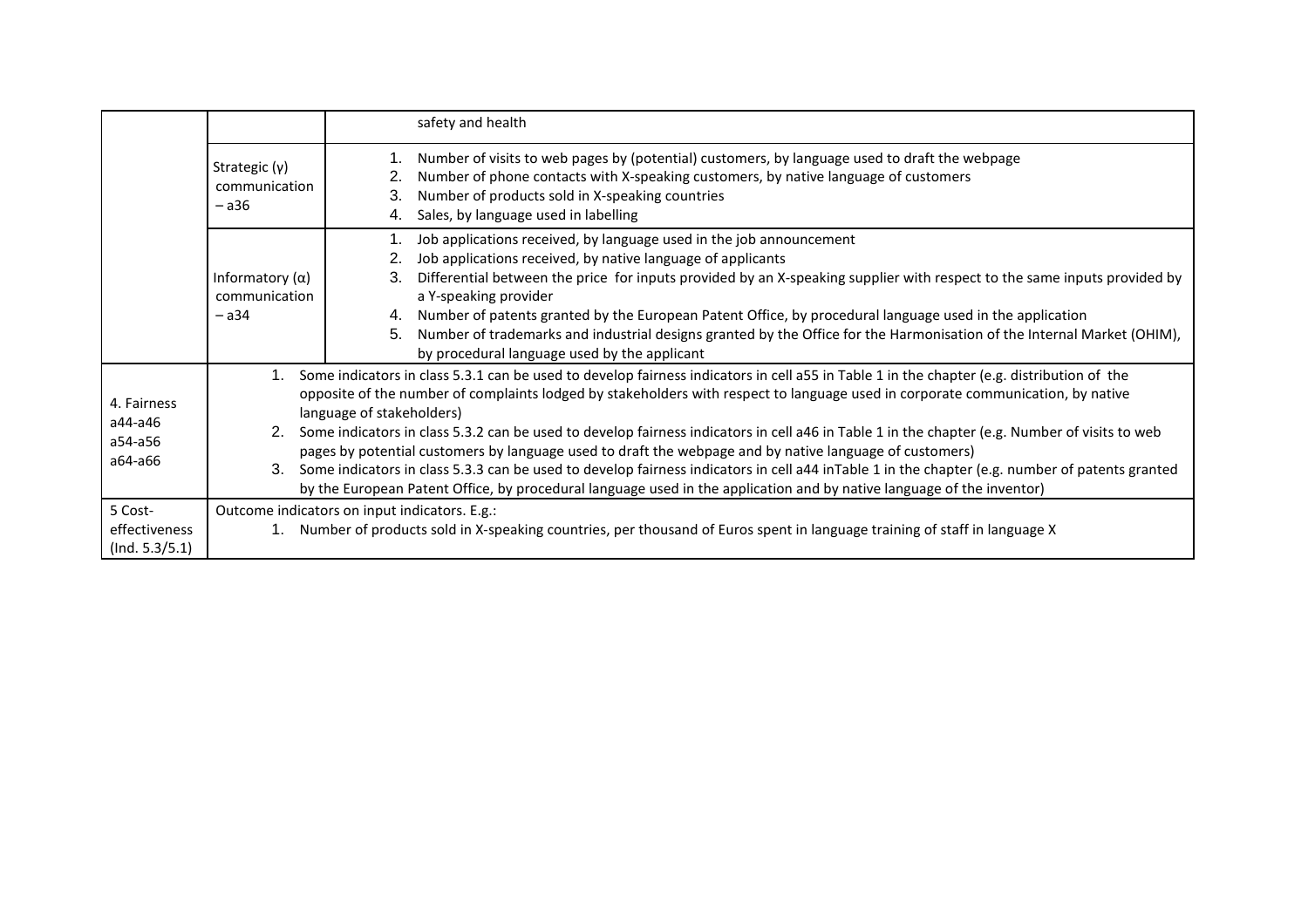### **6. Business strategy indicators, internal communication**

| Class of<br>indicator                    | Indicators per company                                                                                                                                                                                                                                                                                                                                       |                                                                                                                                                                                                                                                                                                                                                                                                                                                                                                                    |  |
|------------------------------------------|--------------------------------------------------------------------------------------------------------------------------------------------------------------------------------------------------------------------------------------------------------------------------------------------------------------------------------------------------------------|--------------------------------------------------------------------------------------------------------------------------------------------------------------------------------------------------------------------------------------------------------------------------------------------------------------------------------------------------------------------------------------------------------------------------------------------------------------------------------------------------------------------|--|
| 1 Input -<br>a11-a13                     | Cf. Indicators in class 5.1                                                                                                                                                                                                                                                                                                                                  |                                                                                                                                                                                                                                                                                                                                                                                                                                                                                                                    |  |
| 2. Output $-$ a21-<br>a23                | Number of pages of work instructions drafted and translated into language X<br>1.<br>Percentage of pages of work instructions drafted and translated into language X<br>2.<br>Number of pages translated into language X in the domain of safety and health<br>3.<br>Percentage of pages translated into language X in the domain of safety and health<br>4. |                                                                                                                                                                                                                                                                                                                                                                                                                                                                                                                    |  |
| 3. Outcome<br>Effectiveness -<br>a31-a33 | 1. Cooperative $(\beta)$<br>$common -$<br>a32                                                                                                                                                                                                                                                                                                                | (The opposite of the) number of complaints lodged by staff regarding the use of languages in<br>1.<br>written communication<br>(The opposite of the) number of complaints lodged by staff regarding the use of languages in oral<br>communication<br>(The opposite of the) number of complaints lodged by the unions regarding the use of languages<br>in the firm<br>Cf. Indicator 5.3.5<br>4.<br>Average pleasantness of meetings (cf. Example 2 in our chapter), using a scale from 0 (min) to 1<br>5.<br>(max) |  |
|                                          | 2. Informatory $(\alpha)$<br>$common -$<br>a31                                                                                                                                                                                                                                                                                                               | Time lag (average time between production of information and the moment when information is<br>1.<br>understood by all relevant target audiences or/and time needed for information to have reached<br>and understood by all intended addressees)<br>Informational usefulness of meetings (cf. Example 2 in our chapter), using a scale from 0 (min) to 1<br>2.<br>(max)                                                                                                                                           |  |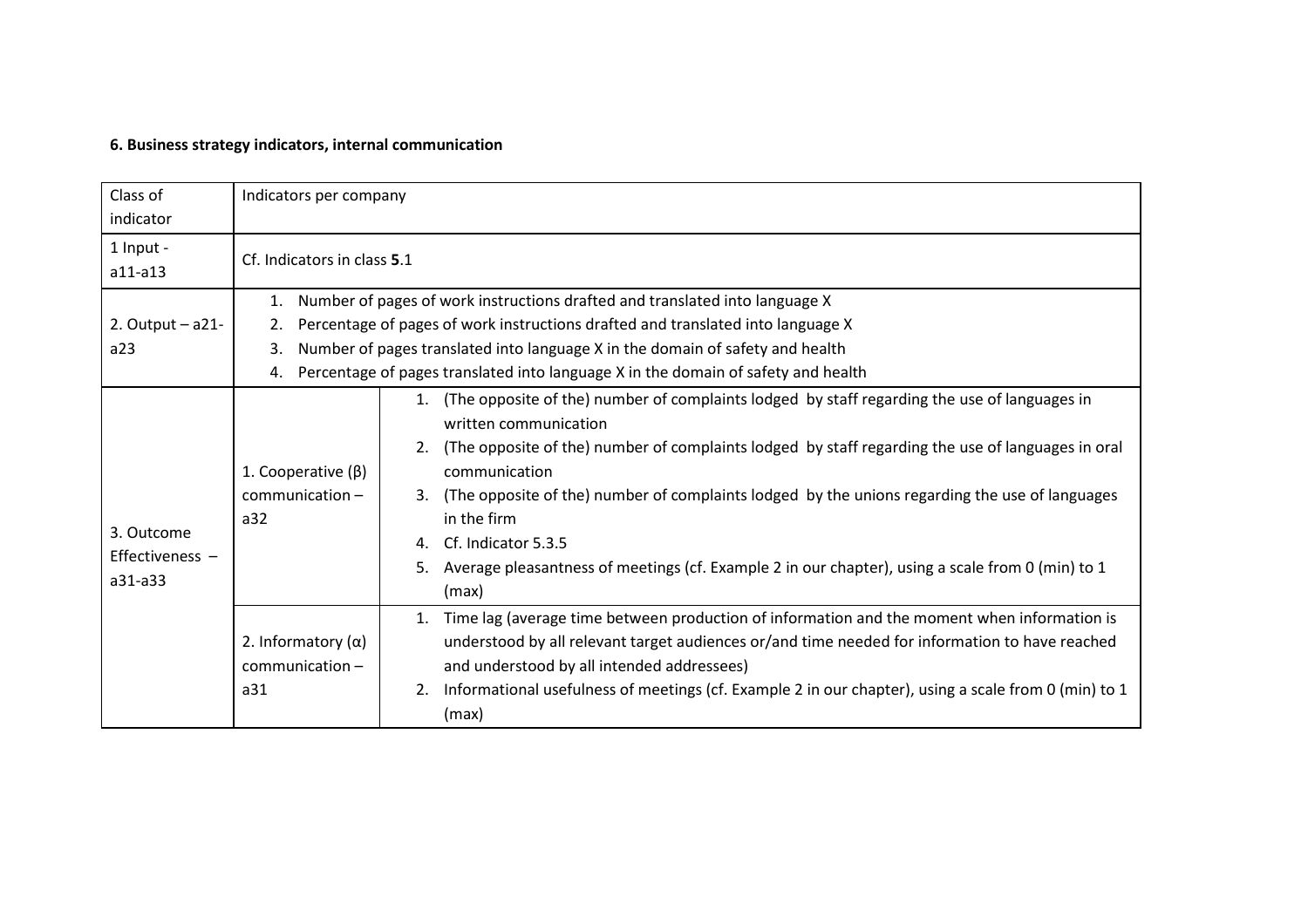|                                              | 1. Distribution of speaking time among participants in a meeting, by native language of participants                        |
|----------------------------------------------|-----------------------------------------------------------------------------------------------------------------------------|
| 4. Fairness a41-<br>a43, a51-a53,<br>a61-a63 | 2. Some indicators in class 6.3.1 can be used to develop fairness indicators in cells a52 and a62 in Table 1 in our chapter |
|                                              | (e.g. distribution of the opposite of the number of complaints lodged by staff regarding the use of languages in written    |
|                                              | communication, by native language of staff)                                                                                 |
|                                              | Some indicators in class 6.3.2 can used to develop fairness indicators in cell a61 in Table 1 in our chapter (e.g.<br>3.    |
|                                              | distribution of the value of the informational usefulness of meetings index, by native language of staff)                   |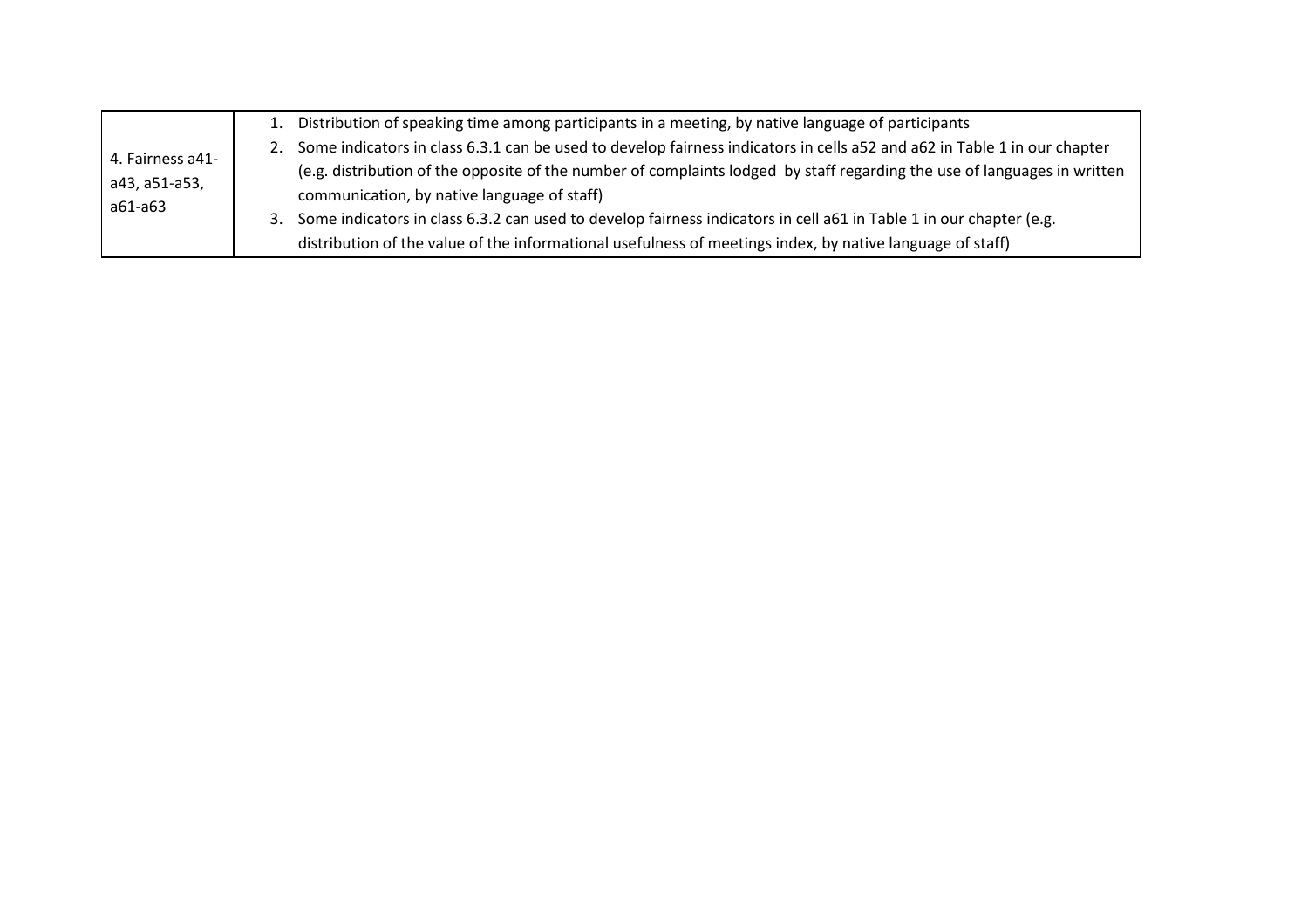### **7. EU institutions language policy indicators, external and internal communication**

| Class of      | Indicators per institution                                                                                                            |  |  |  |  |  |  |
|---------------|---------------------------------------------------------------------------------------------------------------------------------------|--|--|--|--|--|--|
| indicator     |                                                                                                                                       |  |  |  |  |  |  |
|               | Average yearly amount of resources spent for internal translation services (including editing)<br>1.                                  |  |  |  |  |  |  |
|               | Average yearly amount of resources spent for outsourced translation services<br>2.                                                    |  |  |  |  |  |  |
|               | Average yearly amount of resources spent for internal interpreting services<br>3.                                                     |  |  |  |  |  |  |
|               | Average yearly amount of resources spent for outsourced interpreting services<br>4.                                                   |  |  |  |  |  |  |
|               | Monthly share of overheads imputable to translation services (including editing)<br>5.                                                |  |  |  |  |  |  |
|               | Monthly share of overheads imputable to interpreting services<br>6.                                                                   |  |  |  |  |  |  |
|               | Number of full time translators per language (source and target)<br>7.                                                                |  |  |  |  |  |  |
|               | Number of full time interpreters per language (source and target)<br>8.                                                               |  |  |  |  |  |  |
|               | Per hour cost of a full time translator<br>9.                                                                                         |  |  |  |  |  |  |
|               | 10. Per hour cost of a full time interpreter                                                                                          |  |  |  |  |  |  |
| 1. Inputs $-$ | 11. Per hour cost of free-lance translator                                                                                            |  |  |  |  |  |  |
| a11-a16       | 12. Per hour cost of free-lance interpreter                                                                                           |  |  |  |  |  |  |
|               | 13. Number of civil servants who are native speakers of language X, by class of staff (e.g. administrators, AD, and assistants, AST)  |  |  |  |  |  |  |
|               | 14. Number of civil servants who know language X as a second or foreign language, by class of staff and by level of competence (A1 to |  |  |  |  |  |  |
|               | C2 of the Common European Framework of Reference for Languages)                                                                       |  |  |  |  |  |  |
|               | 15. Number of political representatives who are native speakers of language X, by type of representatives (e.g. Member of the         |  |  |  |  |  |  |
|               | European Parliament, representatives at the Social and Economic committee)                                                            |  |  |  |  |  |  |
|               | 16. Number of political representatives who can use language X as a second or foreign language, by type of representatives and by     |  |  |  |  |  |  |
|               | level of competence                                                                                                                   |  |  |  |  |  |  |
|               | 17. Amount of resources spent to provide courses of language X to civil servants, by class of staff (per year)                        |  |  |  |  |  |  |
|               | 18. Amount of resources spent to provide courses of language X to political representatives, by type of representatives (per year)    |  |  |  |  |  |  |
|               | 19. Number of documents to be translated per month (or number of standardised pages to be translated), by source language             |  |  |  |  |  |  |
|               | 20. Number of hours of meeting to be interpreted per month, by source language                                                        |  |  |  |  |  |  |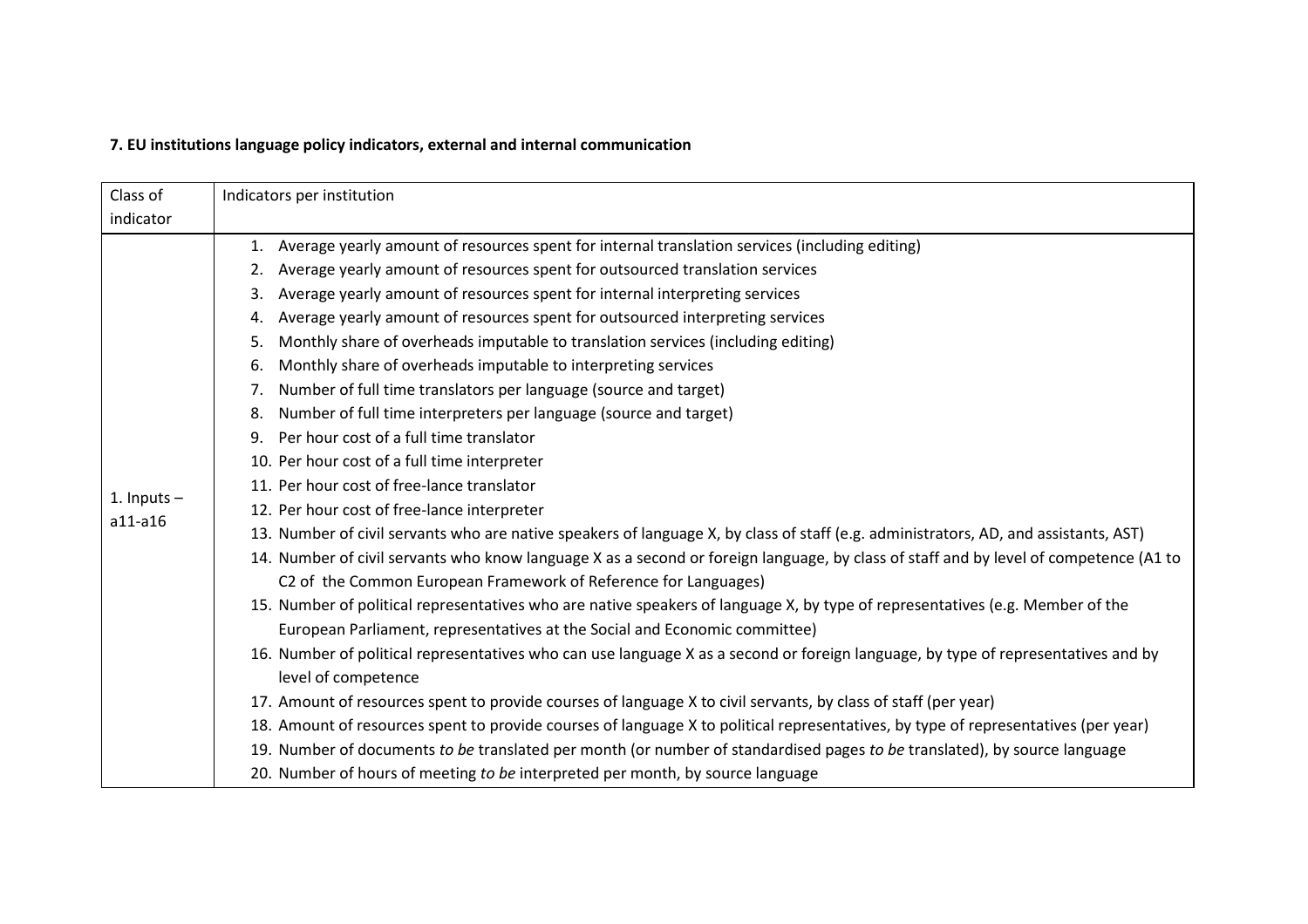|               |                    | 1. Number of documents translated per month (or number of standardised pages translated), by source language (including editing).  |  |  |  |  |  |
|---------------|--------------------|------------------------------------------------------------------------------------------------------------------------------------|--|--|--|--|--|
|               |                    | E.g. working documents of the European Parliament, draft resolutions, draft regulations                                            |  |  |  |  |  |
|               | 2.                 | Number of hours of meeting interpreted per month, by source language                                                               |  |  |  |  |  |
|               | 3.                 | Number of documents translated per month (or number of standardised pages translated), by target language (including editing)      |  |  |  |  |  |
|               | 4.                 | Number of hours of meeting interpreted per month, by target language                                                               |  |  |  |  |  |
| 2. Output $-$ | 5.                 | Number of pages translated relating to documents aimed at external communication, by target language (including editing)           |  |  |  |  |  |
| a21-a26       | 6.                 | Number of pages translated relating to documents aimed at internal communication, by target language (including editing)           |  |  |  |  |  |
|               | 7.                 | Percentage of web pages translated per months, per target language (including editing)                                             |  |  |  |  |  |
|               | 8.                 | Number of hours of interpreting for internal meetings, per target language                                                         |  |  |  |  |  |
|               | 9.                 | Number of hours of interpreting for meetings involving external actors, per target language                                        |  |  |  |  |  |
|               |                    | 10. Coverage or extent of translation, per target language (number of documents translated into language X on number of documents  |  |  |  |  |  |
|               |                    | drafted in another source language)                                                                                                |  |  |  |  |  |
|               |                    | 11. Extent of interpreting per language (hours interpreted into language X on total amount of hours of meeting in other languages) |  |  |  |  |  |
|               |                    | 1. Number of drafts documents submitted by political representatives (e.g. Members of the European Parliament),                    |  |  |  |  |  |
|               |                    | by representatives native language (or L1)                                                                                         |  |  |  |  |  |
|               |                    | Percentage of background working documents received by political representatives in their L1<br>2.                                 |  |  |  |  |  |
|               | 1. Cooperative     | (The opposite of) the number of complaints lodged by private actors (citizens and businesses) with respect to the<br>3.            |  |  |  |  |  |
|               | $(\beta)$          | use of languages in external communication                                                                                         |  |  |  |  |  |
| 3. Outcome    | communication      | (The opposite of) the number of complaints lodged by national public authorities with respect to the use of<br>4.                  |  |  |  |  |  |
| Effectiveness | $-$ a32, a35       | languages in external communication                                                                                                |  |  |  |  |  |
| $- a31 - a36$ |                    | (The opposite of) the number of complaints lodged by private actors or national public authorities with respect to<br>5.           |  |  |  |  |  |
|               |                    | the expenditures of language services                                                                                              |  |  |  |  |  |
|               |                    | Average pleasantness of internal meetings (cf. Example 2 in our chapter), using a scale from 0 (min) to 1 (max)<br>6.              |  |  |  |  |  |
|               | 2. Strategic $(y)$ | (The opposite of) the number of negative comments from the media concerning the management of linguistic<br>1.                     |  |  |  |  |  |
|               | communication      | diversity in external communication                                                                                                |  |  |  |  |  |
|               | $-$ a36            | (The opposite of) the number of negative comments from the media concerning the expenditures on language<br>2.                     |  |  |  |  |  |
|               |                    | services                                                                                                                           |  |  |  |  |  |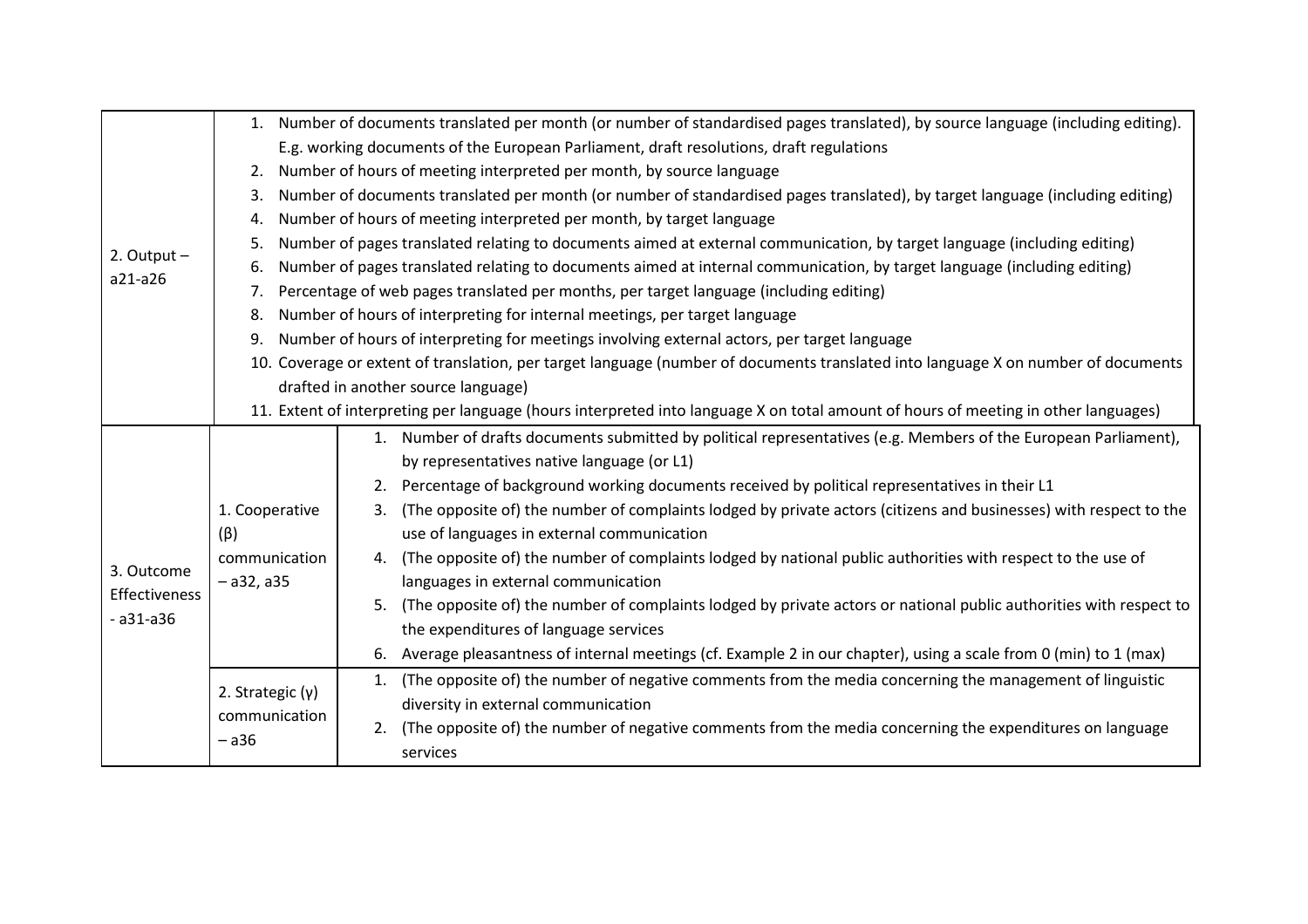|               |                                                                                                                                      |                                                                                                                                    |                                                                                                                  | 1. Average number of visits to the web pages per month                                                                           |  |  |  |
|---------------|--------------------------------------------------------------------------------------------------------------------------------------|------------------------------------------------------------------------------------------------------------------------------------|------------------------------------------------------------------------------------------------------------------|----------------------------------------------------------------------------------------------------------------------------------|--|--|--|
|               |                                                                                                                                      |                                                                                                                                    | 2.                                                                                                               | Average number of visits to the web pages per month, by citizens' L1                                                             |  |  |  |
|               |                                                                                                                                      |                                                                                                                                    |                                                                                                                  | 3. Average number of visits to the web pages per month, per language of publication, by citizens' country of                     |  |  |  |
|               |                                                                                                                                      |                                                                                                                                    |                                                                                                                  | residence                                                                                                                        |  |  |  |
|               |                                                                                                                                      |                                                                                                                                    |                                                                                                                  | [cf. indicator 6.3.2.1]: Time lag (average time between production of information and the moment when                            |  |  |  |
|               | 3. Informatory<br>$(\alpha)$<br>communication<br>$-$ a31, a34                                                                        |                                                                                                                                    |                                                                                                                  | information is understood by all relevant target audiences or/and time needed for information to have reached                    |  |  |  |
|               |                                                                                                                                      |                                                                                                                                    |                                                                                                                  | and understood by all intended addressees)                                                                                       |  |  |  |
|               |                                                                                                                                      |                                                                                                                                    |                                                                                                                  | 5. Satisfaction of users (e.g. delegates) with the quality of translations and/or interpreting measured in terms of              |  |  |  |
|               |                                                                                                                                      |                                                                                                                                    |                                                                                                                  | (the opposite of) specific complaints                                                                                            |  |  |  |
|               |                                                                                                                                      |                                                                                                                                    | 6.                                                                                                               | Number of feedbacks from users of language services who rate them satisfactory                                                   |  |  |  |
|               |                                                                                                                                      |                                                                                                                                    |                                                                                                                  | 7. Number of timely production of translations (e.g. the actual time spent as a proportion of the standard or                    |  |  |  |
|               |                                                                                                                                      |                                                                                                                                    |                                                                                                                  | estimated time on the translation of a specific document)                                                                        |  |  |  |
|               |                                                                                                                                      |                                                                                                                                    |                                                                                                                  | 8. Average frequency of wavering during speeches given in a foreign language                                                     |  |  |  |
|               |                                                                                                                                      |                                                                                                                                    |                                                                                                                  | 9. Informational usefulness of internal meetings (cf. Example 2 in our chapter), using a scale from 0 (min) to 1 (max)           |  |  |  |
|               | Difference between the number of public documents available in the language originally used in drafting (say, $Y_1$ ), and the<br>1. |                                                                                                                                    |                                                                                                                  |                                                                                                                                  |  |  |  |
|               |                                                                                                                                      | number of public documents translated into other languages $(Y_2, Y_3, Y_4, , Y_n)$                                                |                                                                                                                  |                                                                                                                                  |  |  |  |
|               | 2.                                                                                                                                   |                                                                                                                                    | Differences in the percentages of background working documents received by political representatives in their L1 |                                                                                                                                  |  |  |  |
|               | 3.                                                                                                                                   |                                                                                                                                    |                                                                                                                  | Difference in the average distribution of speaking time among civil servants with different linguistic repertoires (internal     |  |  |  |
|               |                                                                                                                                      | meetings)                                                                                                                          |                                                                                                                  |                                                                                                                                  |  |  |  |
| 4. Fairness - | 4.                                                                                                                                   |                                                                                                                                    |                                                                                                                  | Difference in the average distribution of speaking time among political representatives with different linguistic repertoires    |  |  |  |
| a41-a43,      |                                                                                                                                      | (internal meetings)                                                                                                                |                                                                                                                  |                                                                                                                                  |  |  |  |
| a51-a53       | 5.                                                                                                                                   | Distribution of frequency of wavering during speeches given in a foreign language (internal meetings)                              |                                                                                                                  |                                                                                                                                  |  |  |  |
|               | 6.                                                                                                                                   | Distribution of access to editing of final texts according to editor's L1                                                          |                                                                                                                  |                                                                                                                                  |  |  |  |
|               | 7.                                                                                                                                   | Some indicators in class 7.3.1 can be used to develop fairness indicators in cells a51, a52, a62 and a65 in Table 1 in our chapter |                                                                                                                  |                                                                                                                                  |  |  |  |
|               |                                                                                                                                      | (e.g. distribution of the opposite of the number of complaints lodged by private actors with respect to the use of languages in    |                                                                                                                  |                                                                                                                                  |  |  |  |
|               |                                                                                                                                      | external communication, by private actors' L1)                                                                                     |                                                                                                                  |                                                                                                                                  |  |  |  |
|               | 8.                                                                                                                                   |                                                                                                                                    |                                                                                                                  | Some indicators in class 7.3.2 can be used to develop fairness indicators in cell a66 in Table 1 in our chapter (e.g. the number |  |  |  |
|               |                                                                                                                                      |                                                                                                                                    |                                                                                                                  | of negative comments from the media concerning the management of linguistic diversity in external communication, by              |  |  |  |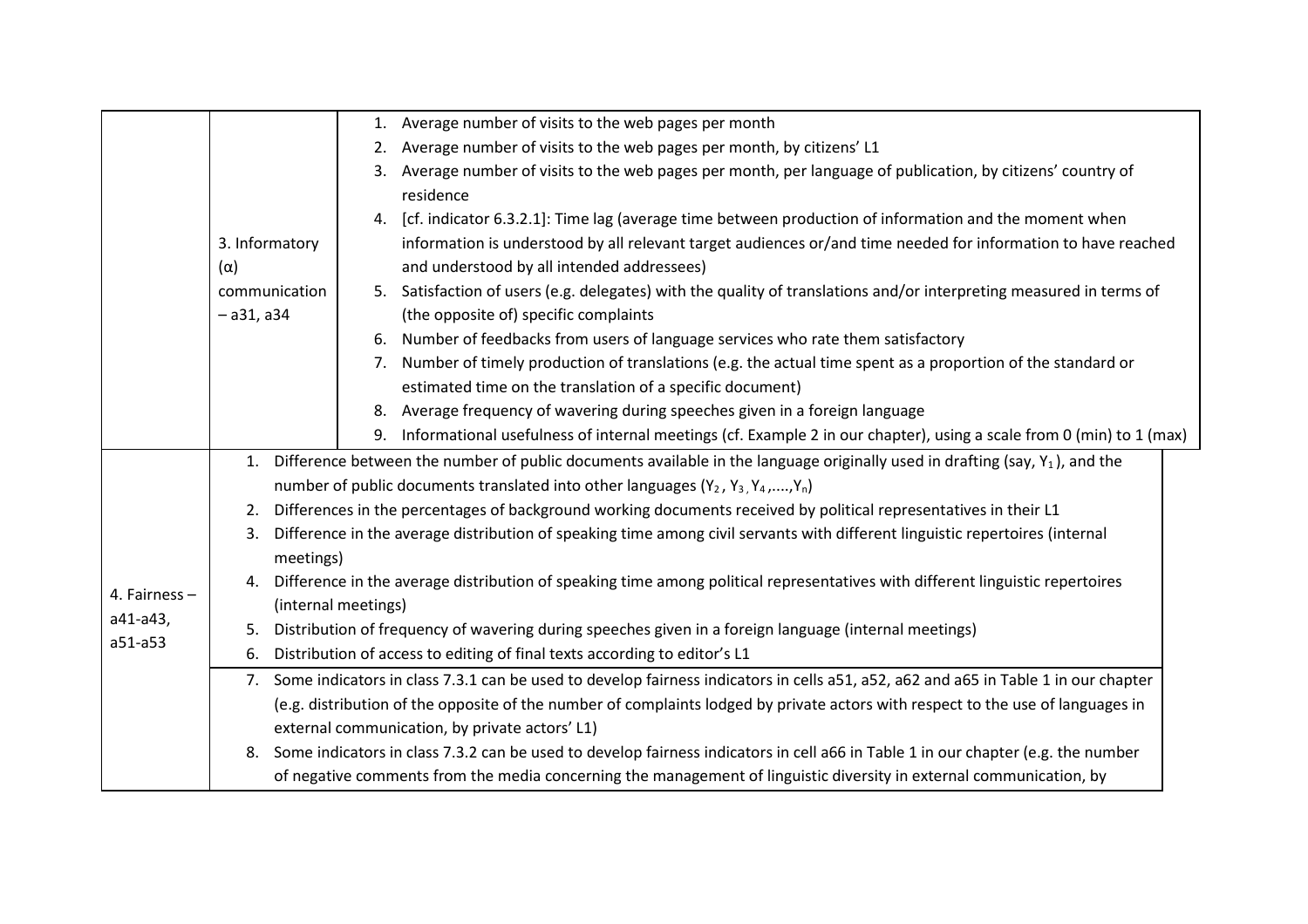|                                                           | media's country of origin)<br>Some indicators in class 7.3.3 can be used to develop fairness indicators in cells a41, a44, a51, a52, a61 and a64 inTable 1 in<br>9.<br>our chapter (e.g. the distribution of the average frequency of wavering during speeches given in a foreign language, by<br>speaker's L1; number of feedbacks from users of language services who rate them satisfactory, by users' L1) |                                                                                                                                                                                                                                   |  |
|-----------------------------------------------------------|---------------------------------------------------------------------------------------------------------------------------------------------------------------------------------------------------------------------------------------------------------------------------------------------------------------------------------------------------------------------------------------------------------------|-----------------------------------------------------------------------------------------------------------------------------------------------------------------------------------------------------------------------------------|--|
| 5. Internal<br>Productivity<br>and cost-<br>effectiveness | Internal<br>productivity<br>(Ind. 7.2/7.1)                                                                                                                                                                                                                                                                                                                                                                    | Average cost of producing a translated document (incl. editing)<br>Average cost of producing one interpreted hour<br>Average productivity of translators and interpreters (output divided by the number of available staff)<br>3. |  |
|                                                           | Cost-<br>effectiveness<br>(Ind. 7.3/7.1)                                                                                                                                                                                                                                                                                                                                                                      | Outcome indicators on input indicators. E.g.:<br>Average number of visits to the web pages per month, by citizens' L1, per thousand of Euros spent in<br>language services                                                        |  |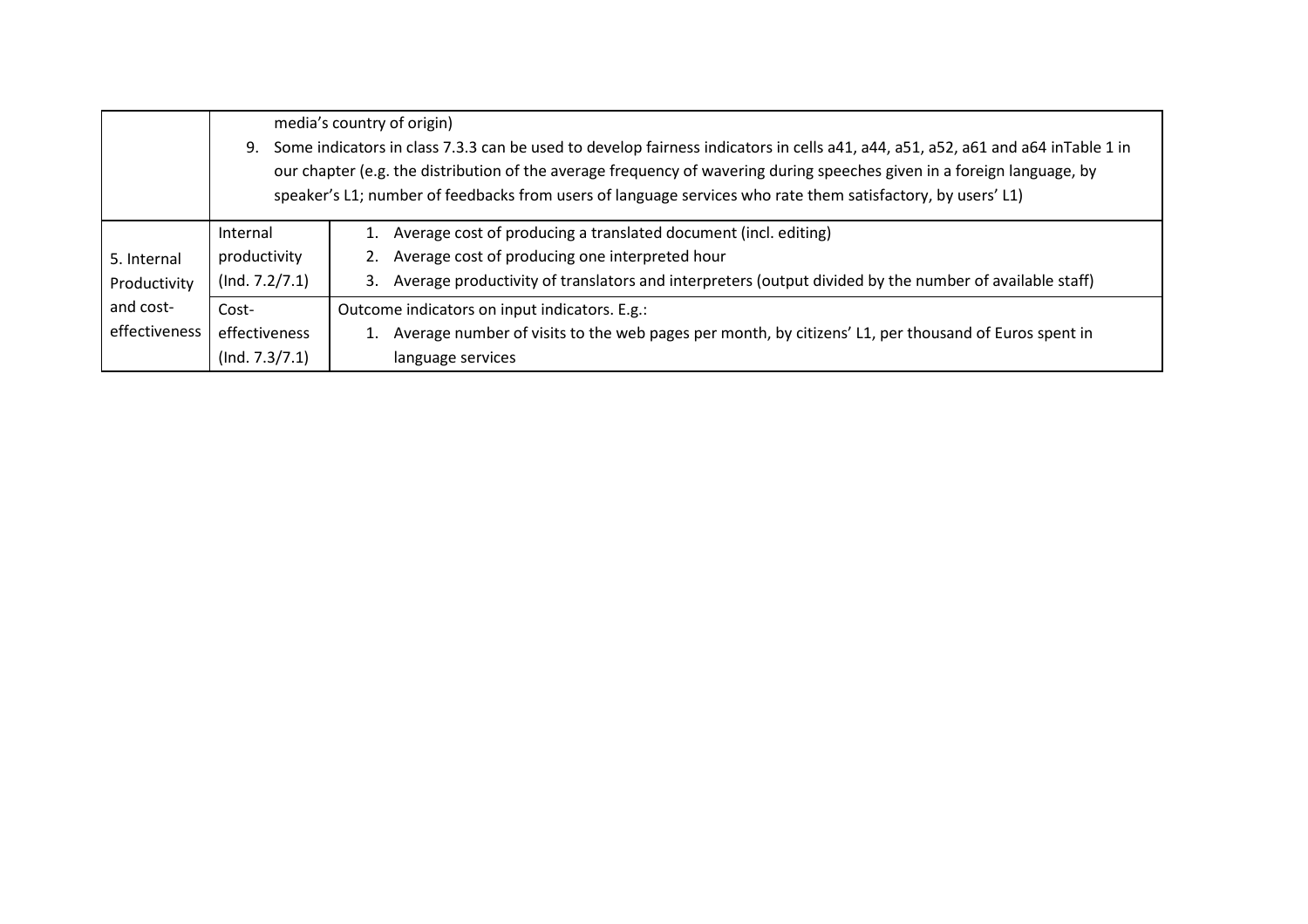#### **8. Higher education institutions language policy indicators**

| Class of indicator                                              | Indicators per higher education institution                                                                                           |  |  |
|-----------------------------------------------------------------|---------------------------------------------------------------------------------------------------------------------------------------|--|--|
|                                                                 | Resources spent in linguistic education of students in language X<br>1.                                                               |  |  |
|                                                                 | Resources spent in linguistic education of students in language X with respect to total expenditures<br>2.                            |  |  |
|                                                                 | Resources spent in linguistic education of administrative staff in language X with respect to total expenditures<br>3.                |  |  |
|                                                                 | Resources spent in linguistic external services in language X with respect to total expenditures (translation and interpreting)<br>4. |  |  |
|                                                                 | Resources spent in multilingual IT services (e.g. webpages, learning platforms)<br>5.                                                 |  |  |
|                                                                 | Resources spent in programmes provided in language X<br>6.                                                                            |  |  |
|                                                                 | Average tuition fees per student<br>7.                                                                                                |  |  |
| 1. Inputs (some<br>context<br>indicators of<br>class a00 can be | Average public transfer per student<br>8.                                                                                             |  |  |
|                                                                 | Average expenditure for teaching and research staff, per domain of research<br>9.                                                     |  |  |
|                                                                 | 10. Average expenditure for administrative staff                                                                                      |  |  |
| adapted and                                                     | 11. Percentage of resources spent in programmes provided in language X with respect to resources spent for all programmes             |  |  |
| used as local                                                   | 12. Number of students whose native language is X, by type of programme (BA, MA, PhD)                                                 |  |  |
| contextual                                                      | 13. Number of students studying language X as foreign language, by type of programme (BA, MA, PhD)                                    |  |  |
| $indicators$ ) – a11                                            | 14. Number of students who can use language X, by level of competence (A1 to C2 of the Common European Framework of                   |  |  |
| $-a16$                                                          | Reference for Languages)                                                                                                              |  |  |
|                                                                 | 15. Number of students enrolled in programmes provided in language X, by type of programme (BA, MA, PhD)                              |  |  |
|                                                                 | 16. Number of students enrolled in programmes provided in language X, by students' native language                                    |  |  |
|                                                                 | 17. Teaching and research staff native speaker of language X                                                                          |  |  |
|                                                                 | 18. Teaching and research staff who can use language X as a second or foreign language, by level by class of staff (e.g. Lectures,    |  |  |
|                                                                 | readers, professors) and by level of competence                                                                                       |  |  |
|                                                                 | 19. Administrative staff who can use language X, by level of competence                                                               |  |  |
|                                                                 | 20. Number of library resources in language X (e.g. Books and journals)                                                               |  |  |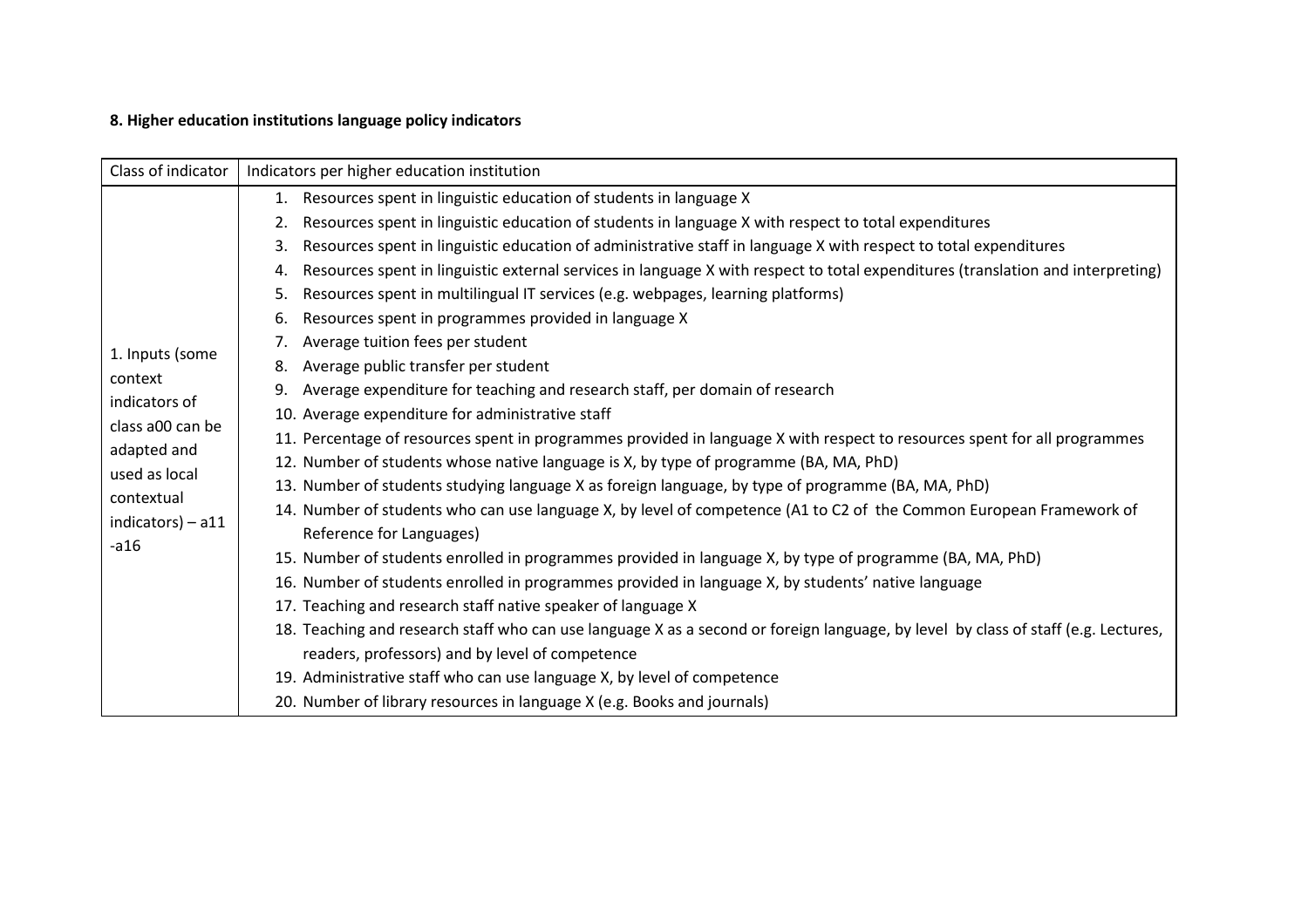|                                         | Number of BA courses provided in language X, by department<br>1.                                                                                                                                                                                                                                                                                                                                                                                                                                                                                                                                                                                                                                      |  |  |  |  |  |
|-----------------------------------------|-------------------------------------------------------------------------------------------------------------------------------------------------------------------------------------------------------------------------------------------------------------------------------------------------------------------------------------------------------------------------------------------------------------------------------------------------------------------------------------------------------------------------------------------------------------------------------------------------------------------------------------------------------------------------------------------------------|--|--|--|--|--|
|                                         | Number of MA courses provided in language X, by department<br>2.                                                                                                                                                                                                                                                                                                                                                                                                                                                                                                                                                                                                                                      |  |  |  |  |  |
|                                         | Number of PhD courses provided in language X, by department<br>3.                                                                                                                                                                                                                                                                                                                                                                                                                                                                                                                                                                                                                                     |  |  |  |  |  |
|                                         | Percentage of web pages available in language X<br>4.                                                                                                                                                                                                                                                                                                                                                                                                                                                                                                                                                                                                                                                 |  |  |  |  |  |
| 2. Outputs $-$                          | Percentage of academic administrative documents available in language X<br>5.                                                                                                                                                                                                                                                                                                                                                                                                                                                                                                                                                                                                                         |  |  |  |  |  |
| a21-a26                                 | Number of hours of teaching in language X, per department<br>6.                                                                                                                                                                                                                                                                                                                                                                                                                                                                                                                                                                                                                                       |  |  |  |  |  |
|                                         | Number of dissertations by language of publication and by degree (BA, MA, PhD)<br>7.                                                                                                                                                                                                                                                                                                                                                                                                                                                                                                                                                                                                                  |  |  |  |  |  |
|                                         | Number of articles published in peer-reviewed journals by research staff, by language of publication<br>8.                                                                                                                                                                                                                                                                                                                                                                                                                                                                                                                                                                                            |  |  |  |  |  |
|                                         | Number of books published by research staff, per language of publication<br>9.                                                                                                                                                                                                                                                                                                                                                                                                                                                                                                                                                                                                                        |  |  |  |  |  |
|                                         | 10. Number of book chapters published by research staff, per language of publication                                                                                                                                                                                                                                                                                                                                                                                                                                                                                                                                                                                                                  |  |  |  |  |  |
|                                         | 11. Number of conference proceedings published by research staff, per language of publication                                                                                                                                                                                                                                                                                                                                                                                                                                                                                                                                                                                                         |  |  |  |  |  |
| 3. Outcomes<br>Effectiveness<br>a31-a36 | 1. (The opposite of the) number of negative remarks made by researchers with respect to language to be<br>used in teaching<br>(The opposite of the) number of negative remarks made by students with respect to language to be used<br>1. Cooperative<br>in teaching<br>$(\beta)$<br>(The opposite of the) number of negative remarks made by students with respect to language proficiency<br>communication<br>of teachers<br>$-$ a32<br>(The opposite of the) number of interruptions in classrooms due to need for linguistic clarifications<br>4.<br>Average pleasantness of lessons carried out in language X (cf. Example 2 in our chapter), using a scale<br>5.<br>from $0$ (min) to $1$ (max) |  |  |  |  |  |
|                                         | 2. Strategic $(y)$<br>Number of applications received by foreign students (per native language of students)<br>1.<br>communication<br>Number of applications received, by country of residence of students<br>$-$ a36                                                                                                                                                                                                                                                                                                                                                                                                                                                                                 |  |  |  |  |  |